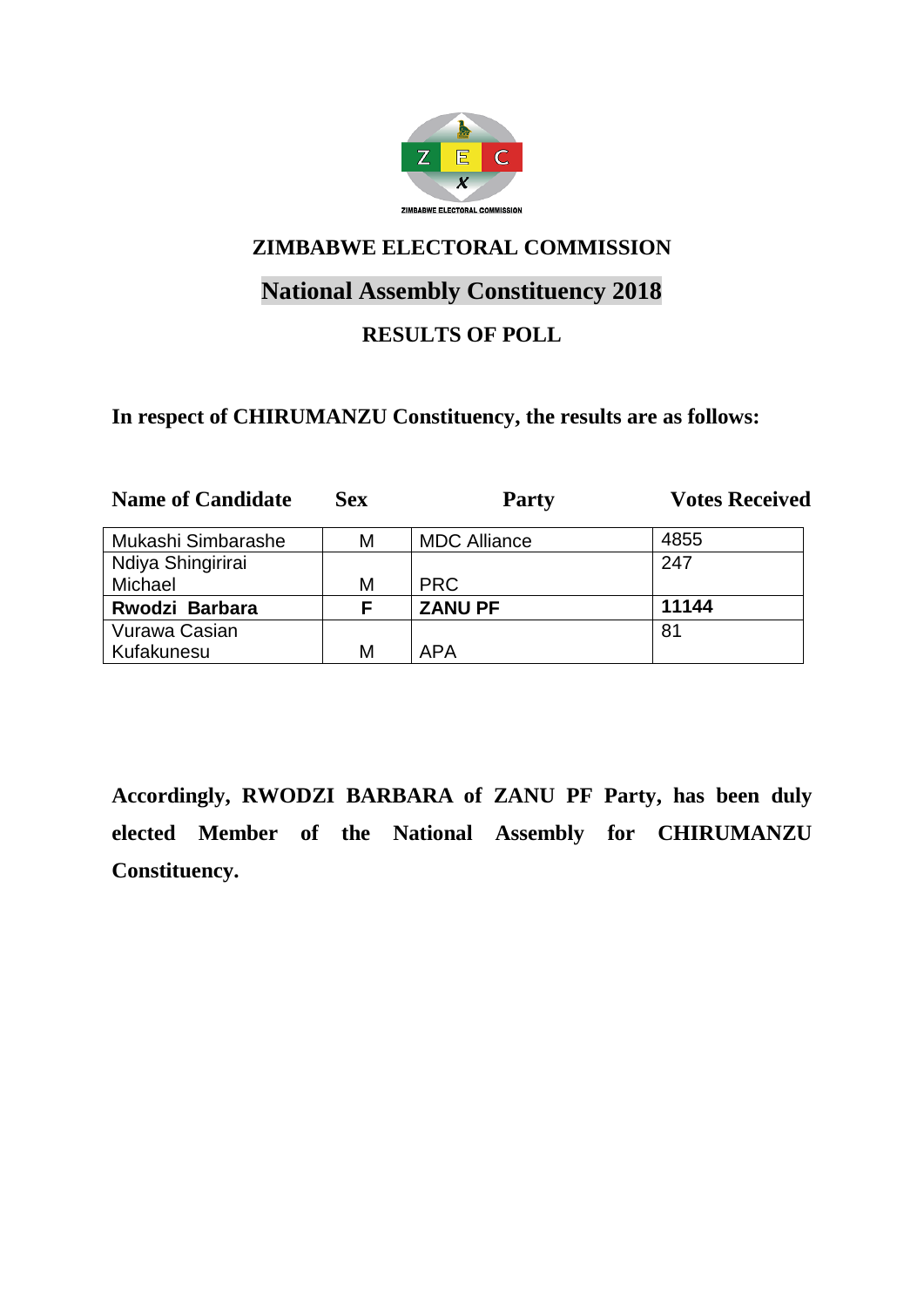

# **National Assembly Constituency 2018**

## **RESULTS OF POLL**

### **In respect of CHIRUMANZU ZIBAGWE Constituency, the results are as follows:**

| <b>Name of Candidate</b> | <b>Sex</b> | <b>Party</b>        | <b>Votes Received</b> |
|--------------------------|------------|---------------------|-----------------------|
| Kurasha George           | М          | <b>NPF</b>          | 509                   |
| <b>Machando Prosper</b>  | Μ          | <b>ZANU PF</b>      | 19 045                |
| Mlilo Ngobizitha Mahole  | М          | <b>MDC Alliance</b> | 6969                  |
| Mukobvu Rangarirai       | М          | <b>ZIPP</b>         | 166                   |
| Mupeta Jacob             | Μ          | Independent         | 561                   |
| Nyamadzawo Nyaradzo      |            |                     | 115                   |
| Agnes                    | F          | <b>PRC</b>          |                       |

**Accordingly, Machando Prosper of ZANU PF Party, has been duly elected Member of the National Assembly for the CHIRUMANZU ZIBAGWE Constituency.**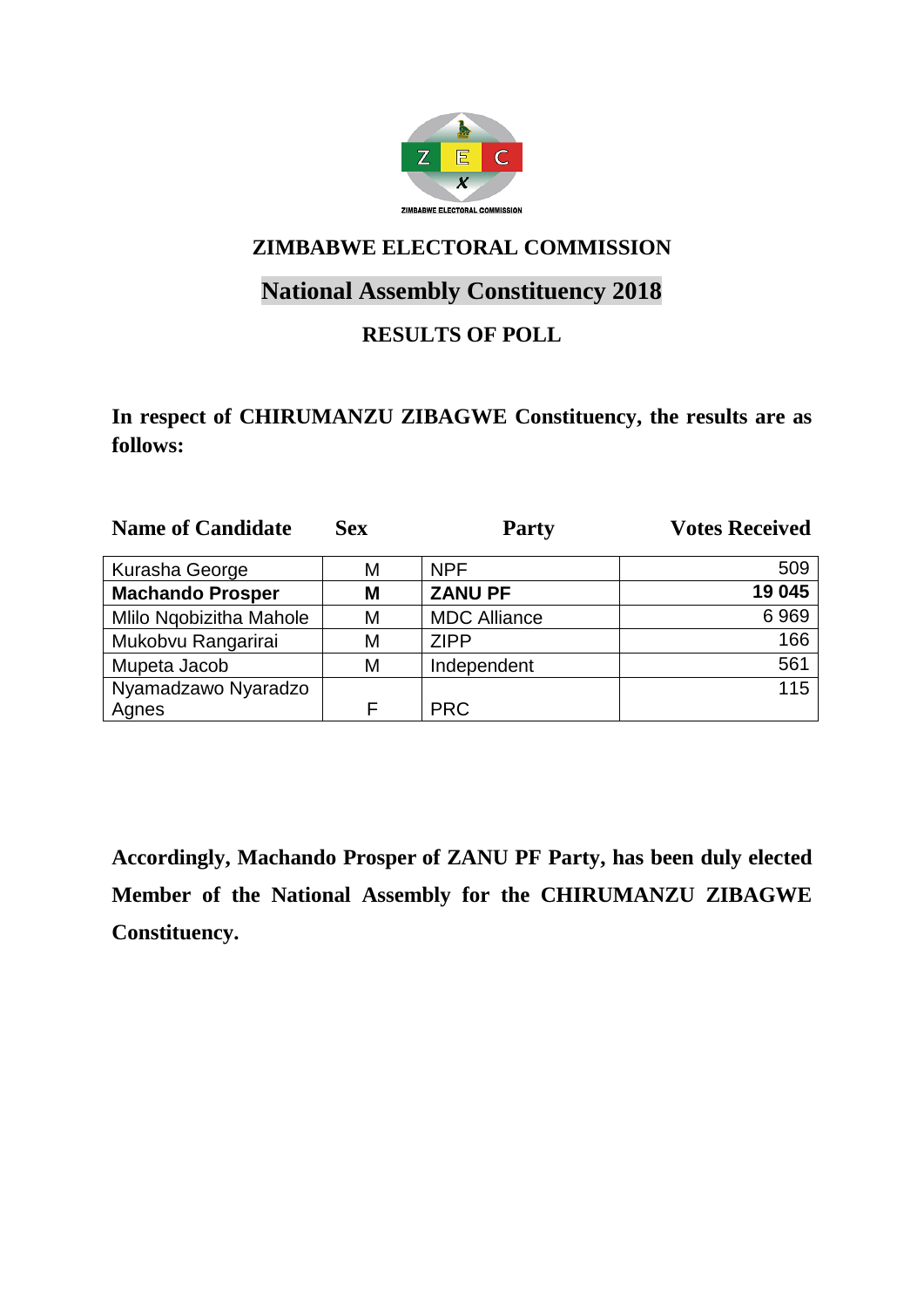

# **National Assembly Constituency 2018**

## **RESULTS OF POLL**

#### **In respect of CHIUNDURA Constituency, the results are as follows:**

| <b>Name of Candidate</b>  | <b>Sex</b> | <b>Party</b>        | <b>Votes Received</b> |
|---------------------------|------------|---------------------|-----------------------|
| Chimina Livingstone       | Μ          | <b>MDC Alliance</b> | 14 895                |
| <b>Guyo Thulisile</b>     | F          | <b>PRC</b>          | 443                   |
| Monde Michael             | M          | <b>BZA</b>          | 222                   |
| <b>Murondiwa Blessing</b> | M          | Independent         | 3 1 5 3               |
| <b>Ndlovu Brown</b>       | M          | <b>ZANU PF</b>      | 14 678                |
| <b>Tekede Ronica</b>      | F          | <b>ZIPP</b>         | 319                   |
| Vika Wilbert              | M          | <b>APA</b>          | 79                    |

**Accordingly, CHIMINA LIVINGSTONE of MDC Alliance Party has been duly elected Member of the National Assembly for CHIUNDURA Constituency.**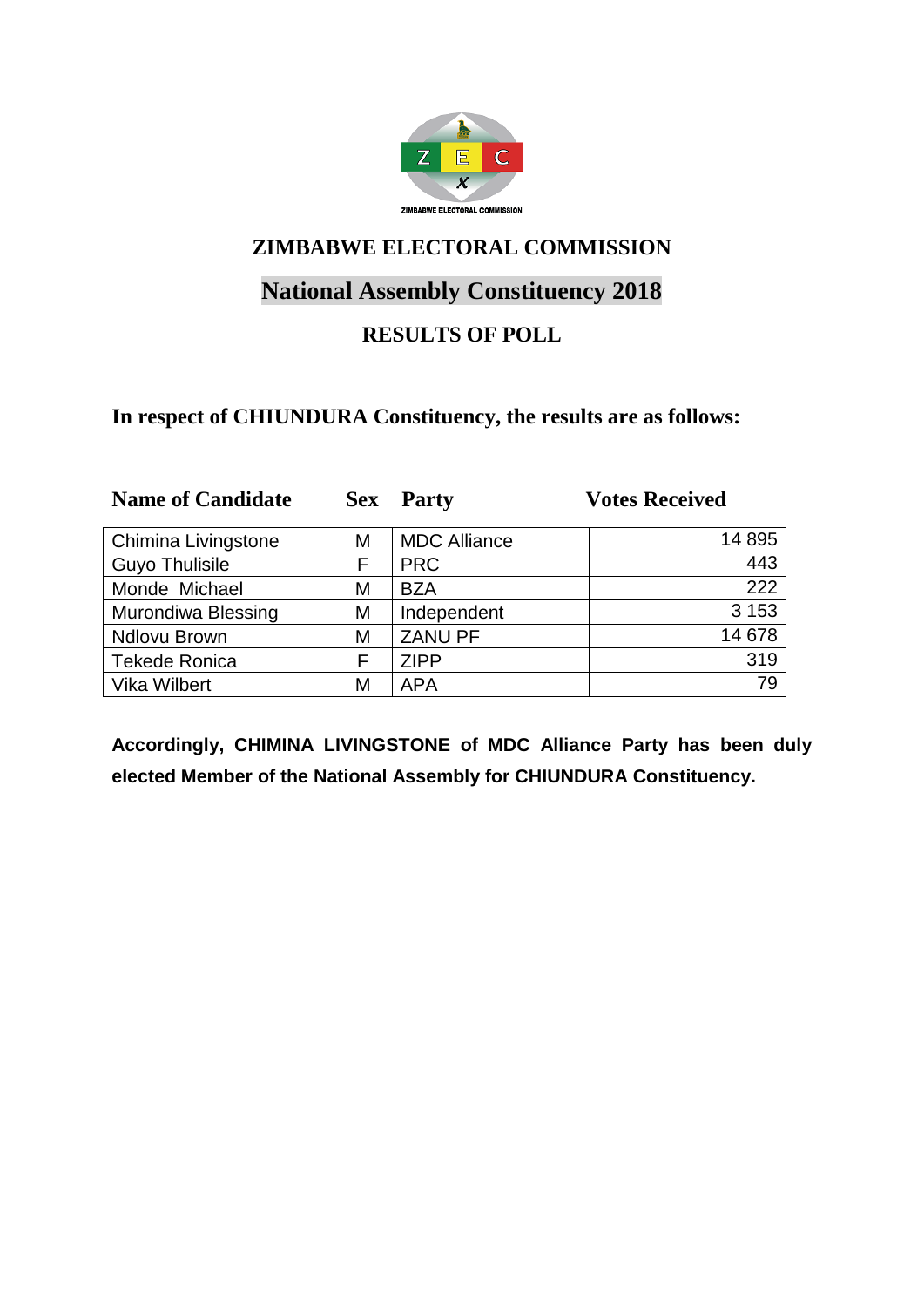

# **National Assembly Constituency 2018**

### **RESULTS OF POLL**

#### **In respect of GOKWE CENTRAL Constituency, the results are as follows:**

| <b>Name of Candidate</b>  | <b>Sex</b> | <b>Party</b>        | <b>Votes Received</b> |
|---------------------------|------------|---------------------|-----------------------|
| Chawatama Johnson         | М          | <b>CODE</b>         | 318                   |
| Chinyama Abel Desai       | Μ          | <b>ZIPP</b>         | 434                   |
| Chipa Vushe               | М          | Independent         | 190                   |
| Magombedze Tavonga        |            |                     | 239                   |
| Ranganai                  | М          | <b>PRC</b>          |                       |
| Mangami Dorothy           | F          | Independent         | 4496                  |
| <b>Matemadanda Victor</b> | М          | <b>ZANU PF</b>      | 9997                  |
| Mutegwe Lisias            | М          | <b>MDC Alliance</b> | 8207                  |
| Tembo Elika               | F          | <b>NPF</b>          | 192                   |

**Accordingly, MATEMADANDA VICTOR of ZANU PF Party, has been duly elected Member of the National Assembly for the GOKWE CENTRAL Constituency.**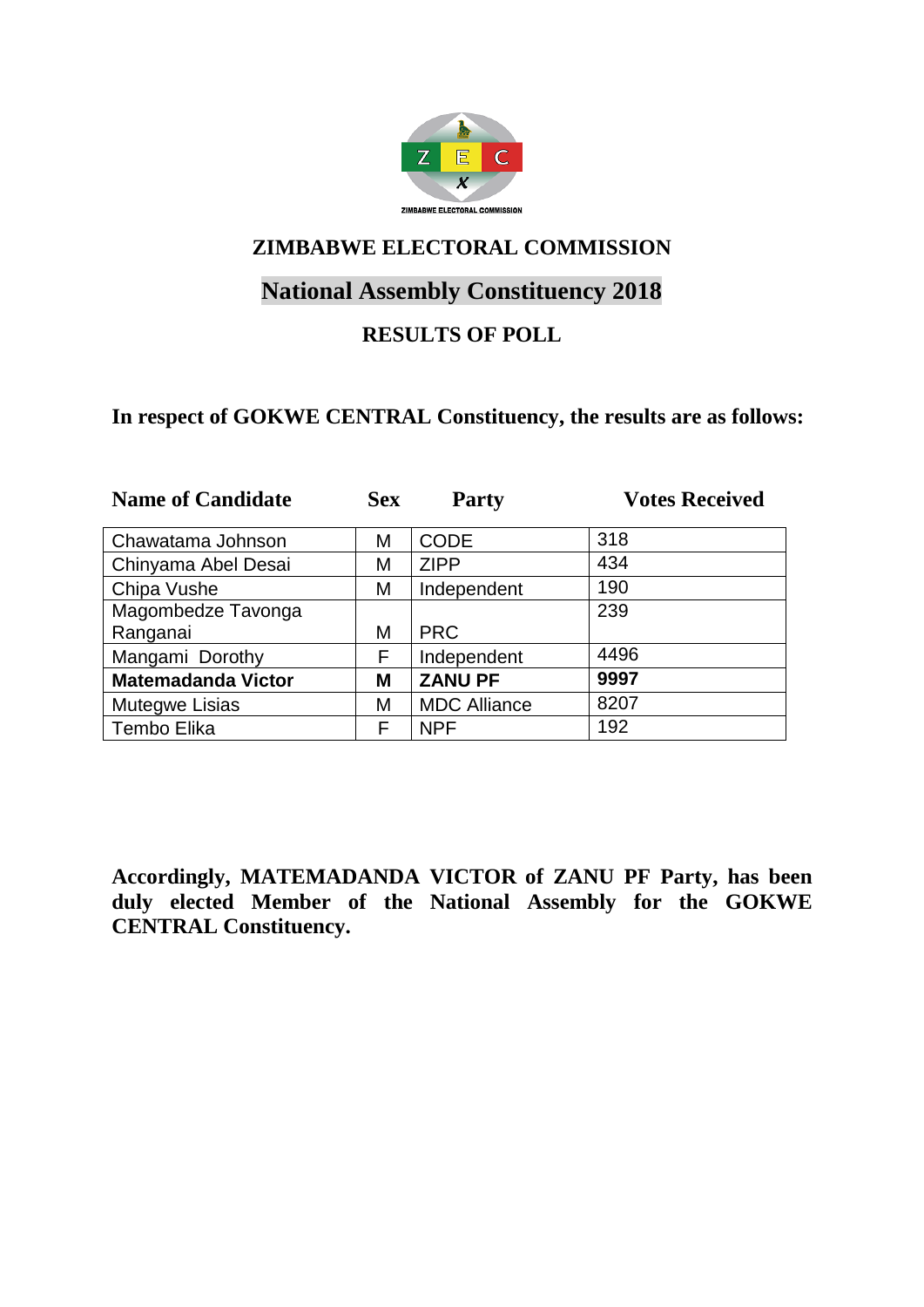

# **National Assembly Constituency 2018**

## **RESULTS OF POLL**

#### **In respect of GOKWE CHIREYA Constituency, the results are as follows:**

| <b>Name of Candidate</b> | <b>Sex</b> | <b>Party</b>        | <b>Votes Received</b> |
|--------------------------|------------|---------------------|-----------------------|
| Chipango Tawanda         | М          | <b>CODE</b>         | 433                   |
| <b>Moyo Torerayi</b>     | M          | <b>ZANU PF</b>      | 19 906                |
| Nzvenga Robert           | М          | <b>MDC Alliance</b> | 3 2 7 8               |
| Tamanikwa Tonderai       | М          | <b>ZIPP</b>         | 165                   |
| <b>Ziyambi Cletos</b>    | М          | <b>NPF</b>          | 171                   |

**Accordingly, MOYO TONDERAYI of ZANU PF Party has been duly elected Member of the National Assembly for GOKWE CHIREYA Constituency.**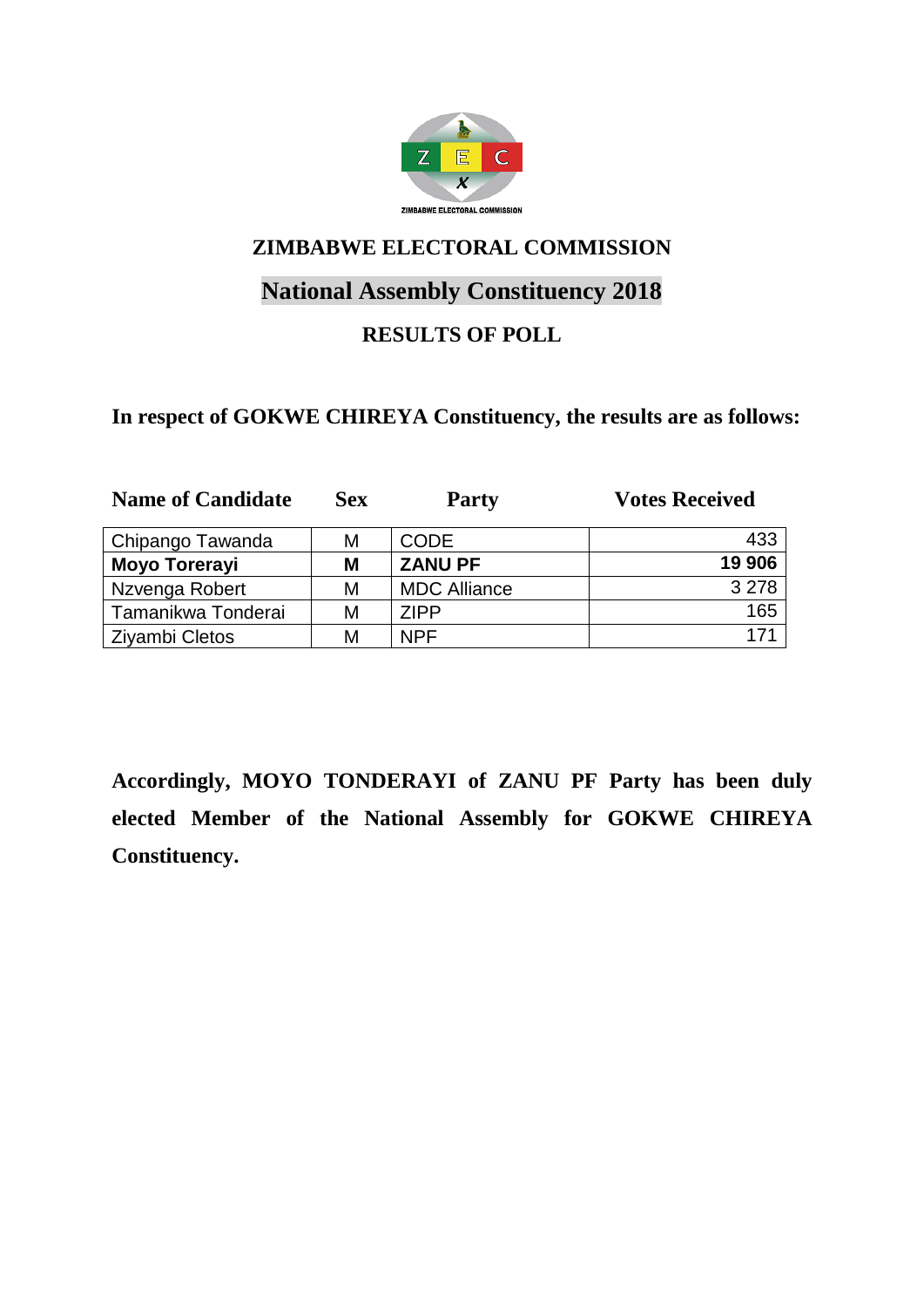

# **National Assembly Constituency 2018**

### **RESULTS OF POLL**

# **In respect of GOKWE GUMUNYU Constituency, the results are as follows:**

| <b>Name of Candidate</b> | <b>Sex</b> | <b>Party</b>        | <b>Votes Received</b> |
|--------------------------|------------|---------------------|-----------------------|
| Muchakata Wilfred        | Μ          | ZDU                 | 521                   |
| <b>Ngwenya Stephen</b>   | M          | <b>ZANU PF</b>      | 15 245                |
| <b>Tafireyi Otis</b>     | Μ          | <b>ZIPP</b>         | 155                   |
| Tagwireyi Zachia         | Μ          | <b>MDC Alliance</b> | 2 5 9 3               |
| <b>Toga Conrad</b>       | Μ          | <b>CODE</b>         | 79                    |

**Accordingly, NGWENYA STEPHEN of ZANU PF Party has been duly elected Member of the National Assembly for GOKWE GUMUNYU Constituency.**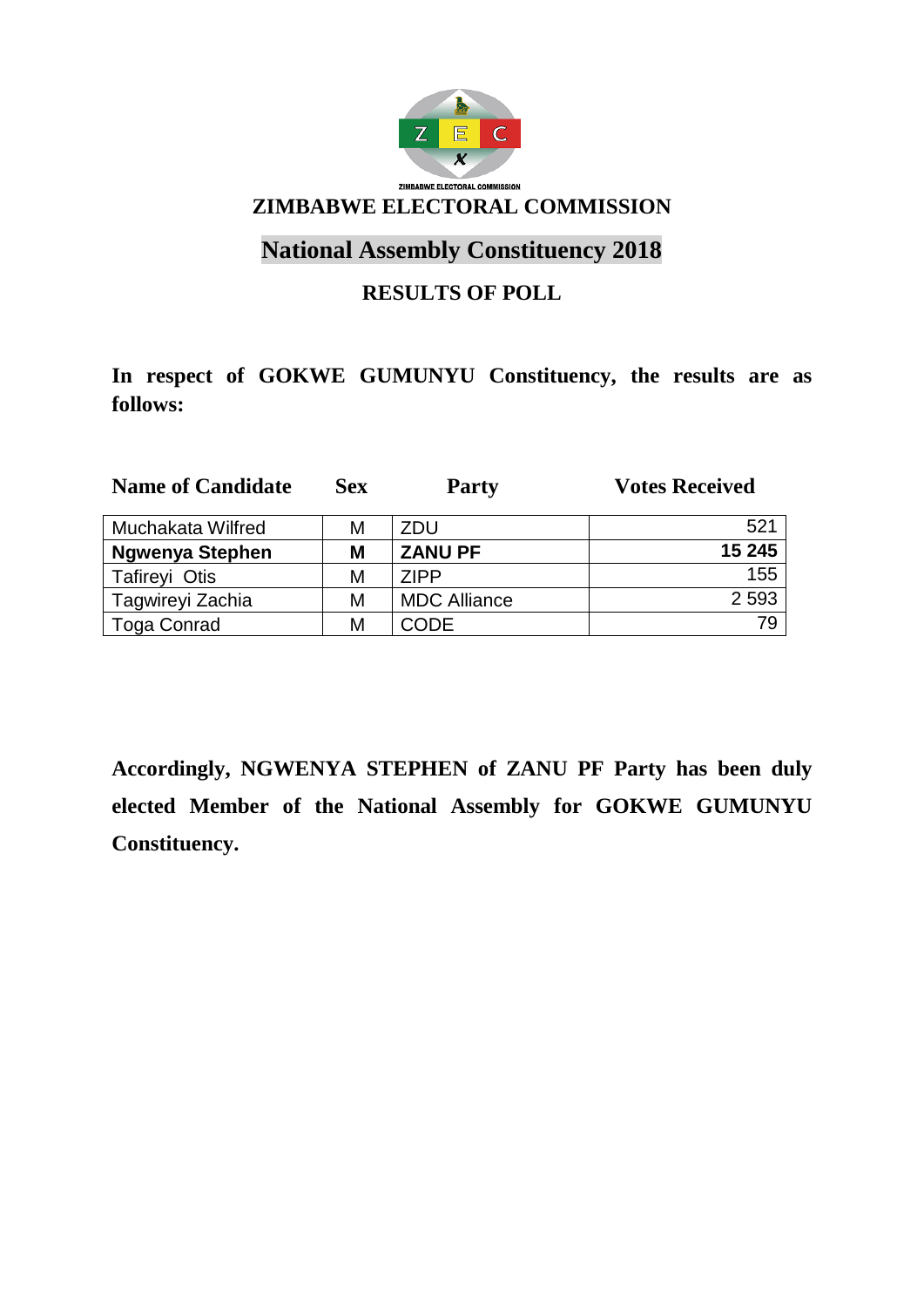

## **National Assembly Constituency 2018**

## **RESULTS OF POLL**

**In respect of GOKWE KABUYUNI Constituency, the results are as follows:**

| <b>Name of Candidate</b> | <b>Sex</b> | <b>Party</b>        | <b>Votes Received</b> |
|--------------------------|------------|---------------------|-----------------------|
| <b>Chikomba Leonard</b>  | М          | <b>ZANU PF</b>      | 15 695                |
| Machingura Ireen         | F          | <b>CODE</b>         | 316                   |
| Mashanda Mikie           | Μ          | <b>NPF</b>          | 127                   |
| Masotsha Mandlenkosi     | M          | <b>ZDU</b>          | 110                   |
| Nyengerai Blessed        | М          | <b>UDA</b>          | 87                    |
| Siamponda David          | М          | <b>MDC Alliance</b> | 7195                  |
| <b>Tagwireyi Phainos</b> | M          | Independent         | 1080                  |

**Accordingly, CHIKOMBA LEONARD of ZANU PF party, has been duly elected Member of the National Assembly for GOKWE KABUYUNI Constituency.**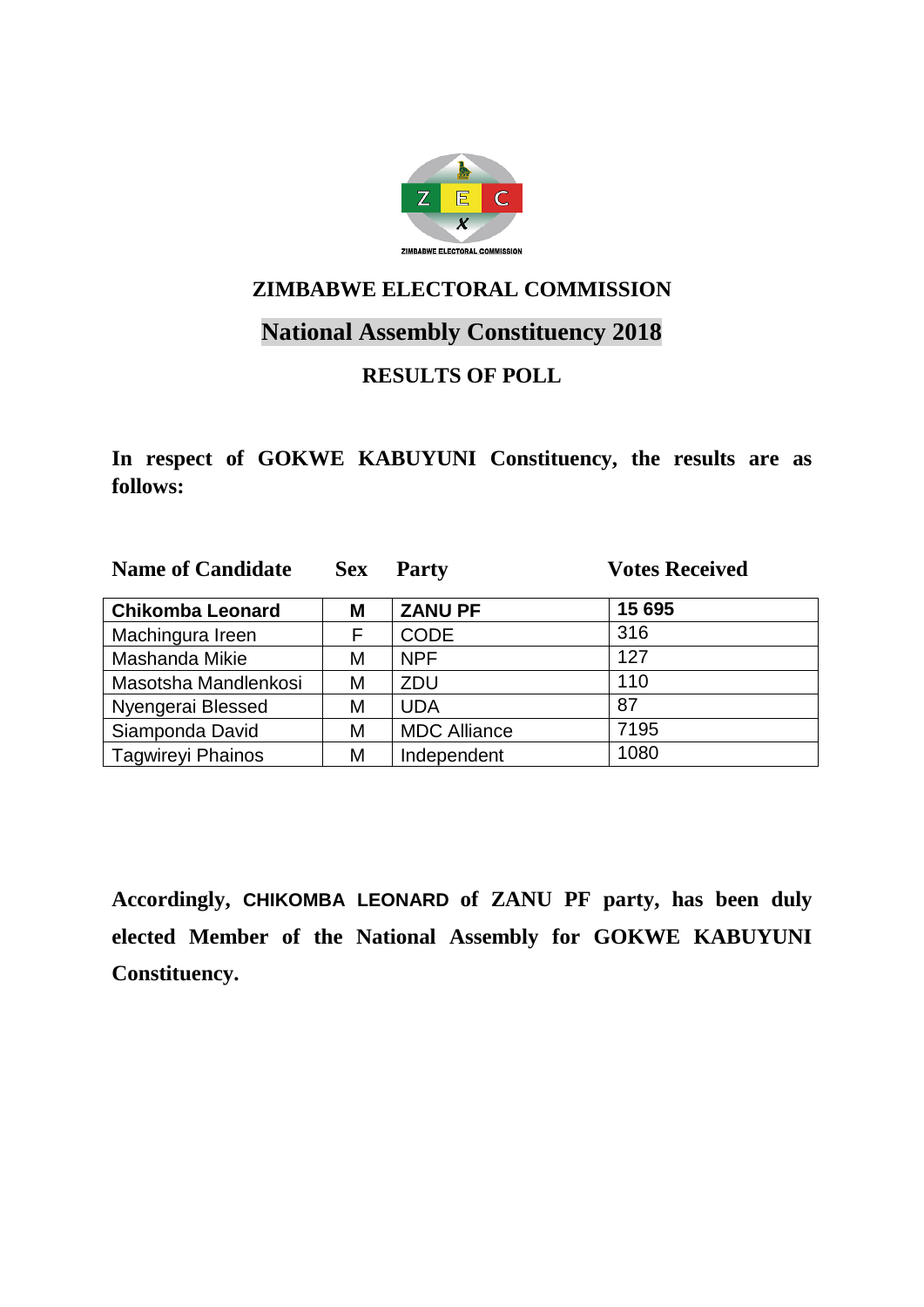

# **National Assembly Constituency 2018**

## **RESULTS OF POLL**

#### **In respect of GOKWE KANA Constituency, the results are as follows:**

| <b>Name of Candidate</b> | <b>Sex</b> | <b>Party</b>        | <b>Votes Received</b> |
|--------------------------|------------|---------------------|-----------------------|
| Choto Ezra               | М          | <b>NPF</b>          | 384                   |
| <b>Mudondiro Edwin</b>   | Μ          | Independent         | 586                   |
| Muyambi Lameck Nkiwane   | М          | <b>MDC Alliance</b> | 2 2 2 4               |
| <b>Ncube Owen</b>        | М          | <b>ZANU PF</b>      | 12 250                |
| Nemato Tsikadzashe       | Μ          | Independent         | 3 4 1 6               |
| Pachavo Honest           | M          | <b>ZIPP</b>         | 71                    |
| <b>Whende Smart</b>      | М          | MDC-T               | 287                   |

**Accordingly, NCUBE OWEN of ZANU PF Party/has been duly elected Member of the National Assembly for GOKWE KANA Constituency.**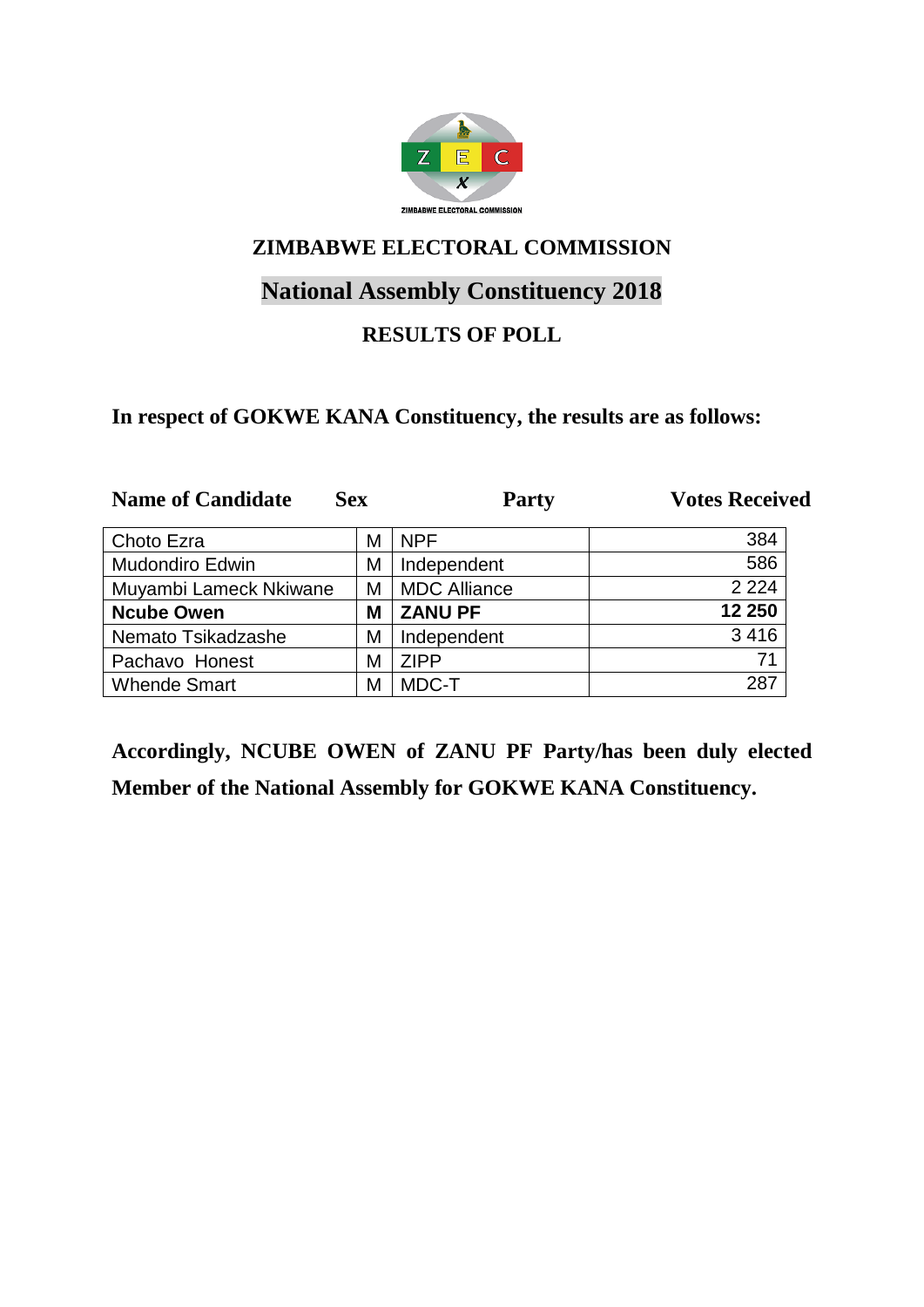

# **National Assembly Constituency 2018**

## **RESULTS OF POLL**

**In respect of GOKWE MAPFUNGAUTSI Constituency, the results are as follows:**

| <b>Name of Candidate</b> | <b>Sex</b> | <b>Party</b>        | <b>Votes Received</b> |
|--------------------------|------------|---------------------|-----------------------|
| Chikuruwa Linda          |            | 7IPP                | 358                   |
| Karikoga Tawanda         | M          | <b>ZANU PF</b>      | 19 29 2               |
| Marisa Johannes          | M          | Independent         | 1 737                 |
| Marongwe Emmanuel        | M          | <b>MDC Alliance</b> | 4 199                 |

**Accordingly, KARIKOGA TAWANDA of ZANU PF Party has been duly elected Member of the National Assembly for GOKWE MAPFUNGAUTSI Constituency.**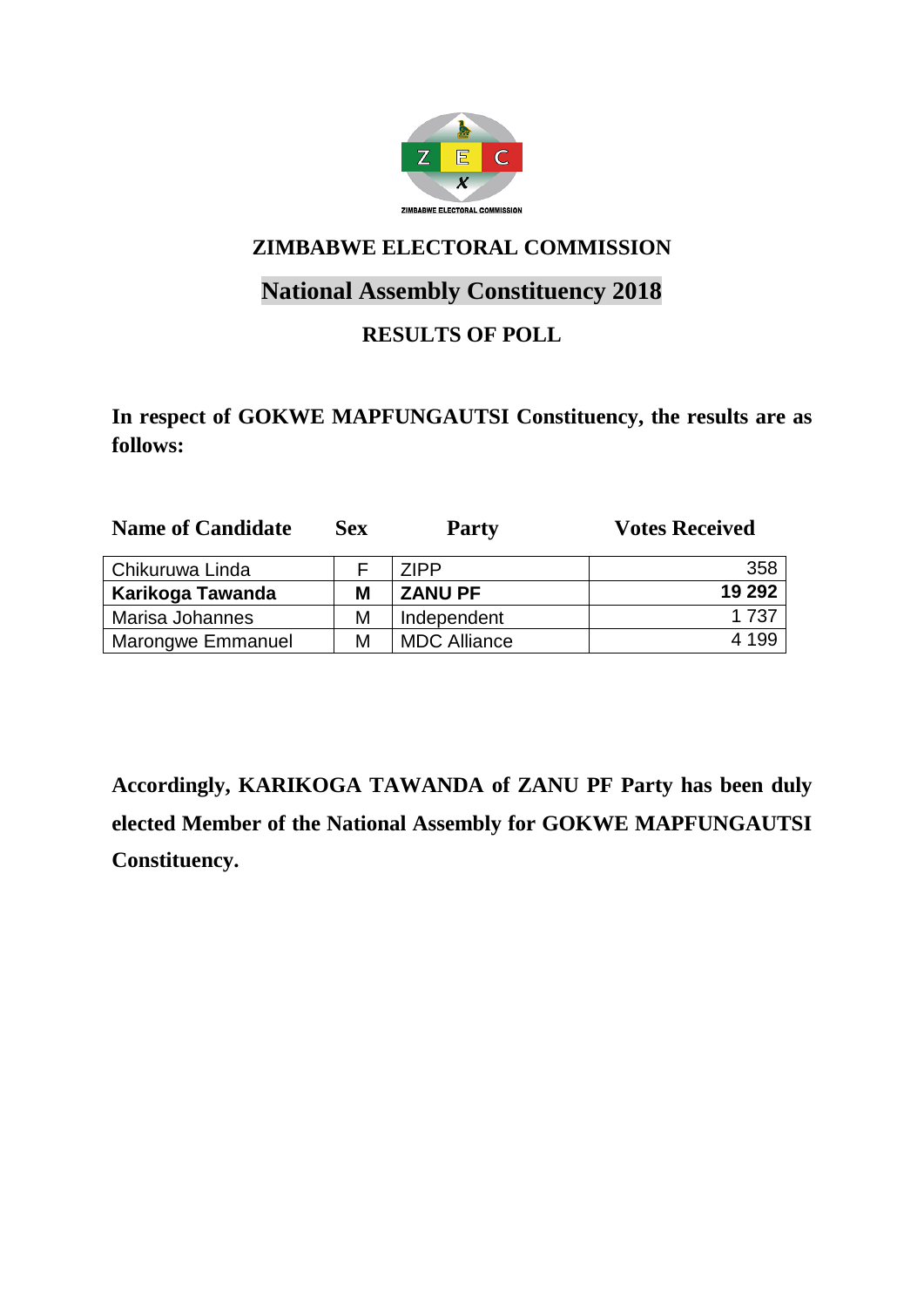

# **National Assembly Constituency 2018**

## **RESULTS OF POLL**

**In respect of GOKWE NEMBUDZIYA Constituency, the results are as follows:**

| <b>Name of Candidate</b> | <b>Sex</b> | <b>Party</b>        | <b>Votes Received</b> |
|--------------------------|------------|---------------------|-----------------------|
| Mbiriza Kizito           | М          | <b>MDC Alliance</b> | 7681                  |
| Muguti Noel              | М          | NPF                 | 256                   |
| Wadyajena Justice        |            |                     | 13543                 |
| <b>Mayor</b>             | M          | <b>ZANU PF</b>      |                       |

**Accordingly, WADYAJENA JUSTICE MAYOR of ZANU PF Party has been duly elected Member of the National Assembly for GOKWE NEMBUDZIYA Constituency.**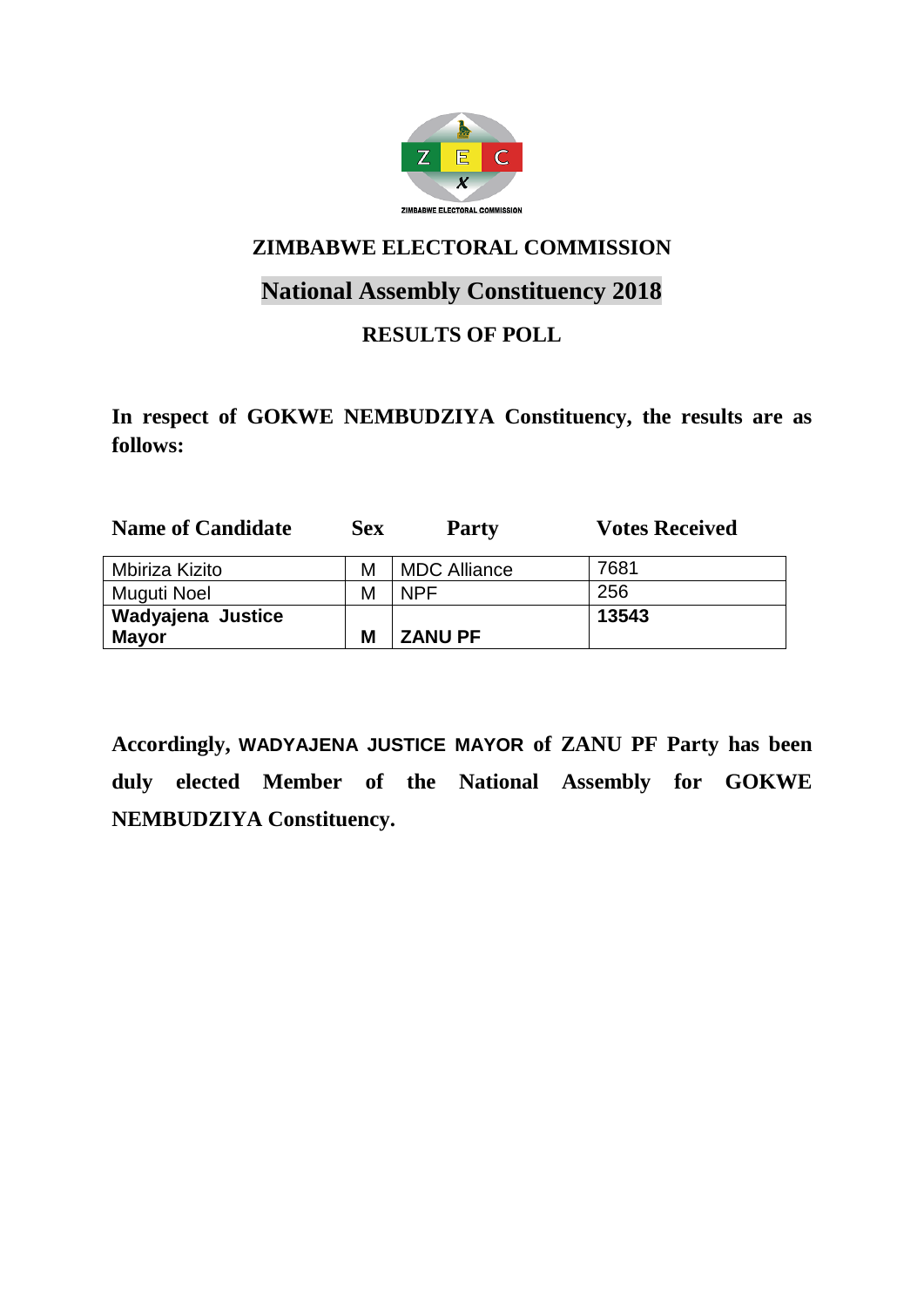

# **National Assembly Constituency 2018**

## **RESULTS OF POLL**

#### **In respect of GOKWE SENGWA Constituency, the results are as follows:**

| <b>Name of Candidate</b> | <b>Sex</b> | <b>Party</b>            | <b>Votes Received</b> |
|--------------------------|------------|-------------------------|-----------------------|
| Gava Thomas Mandizvidza  | М          | <b>UDF</b>              | 304                   |
| <b>Mavima Paul</b>       | Μ          | <b>ZANU PF</b>          | 13 136                |
|                          |            | <b>Freedom Movement</b> | 176                   |
| Ncube Johnson            | M          | #1980                   |                       |
| <b>Ndhlovu Ronald</b>    | М          | <b>NPF</b>              | 911                   |
| Nkiwane John             | М          | <b>ZIPP</b>             | 81                    |
| Sai Judias Peter         | М          | <b>MDC Alliance</b>     | 3 2 4 6               |

**Accordingly, MAVIMA PAUL of ZANU PF Party has been duly elected Member of the National Assembly for GOKWE SENGWA Constituency.**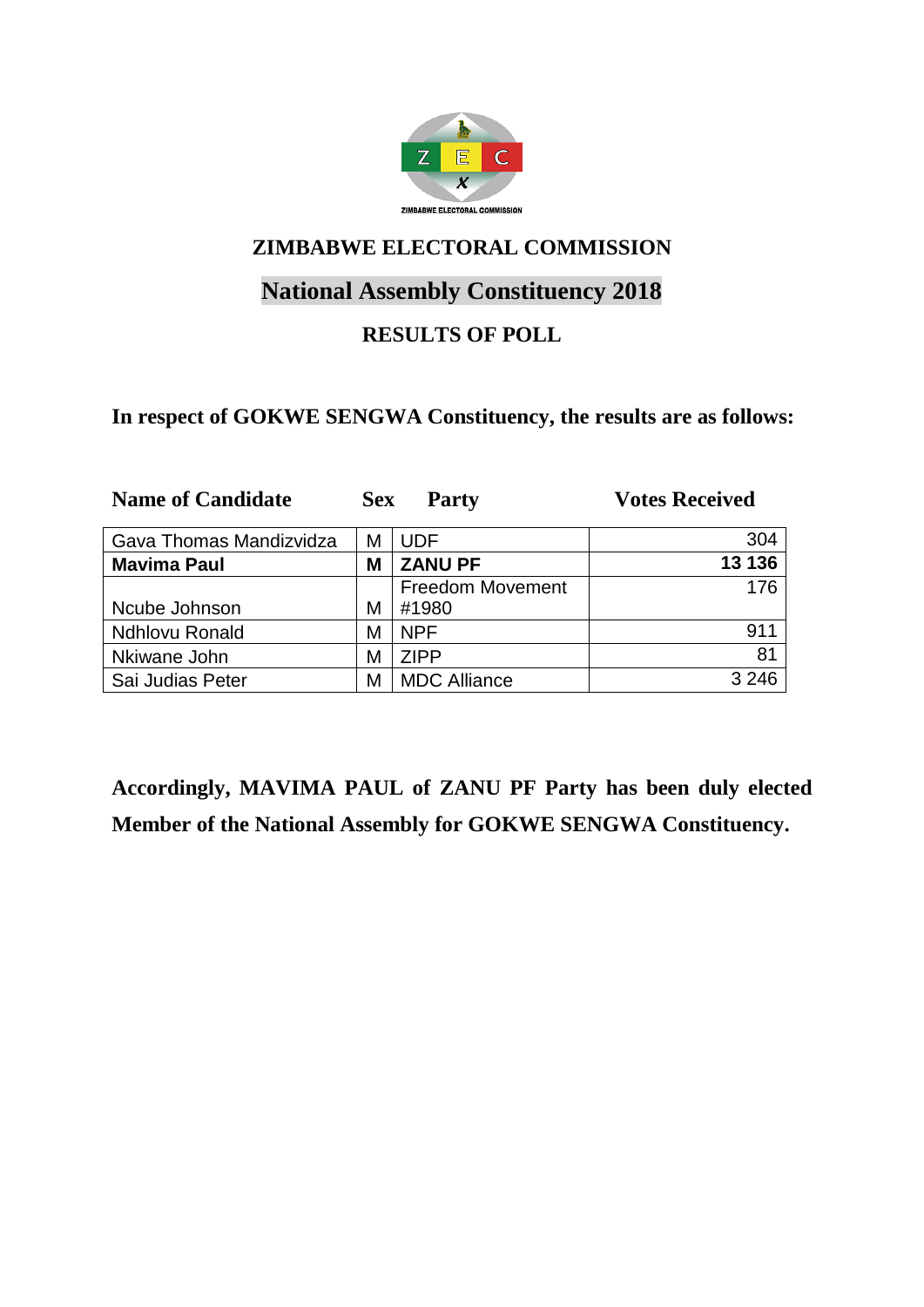

# **National Assembly Constituency 2018**

## **RESULTS OF POLL**

#### **In respect of GOKWE SESAME Constituency, the results are as follows:**

| <b>Name of Candidate</b> | <b>Sex</b> | <b>Party</b>        | <b>Votes Received</b> |
|--------------------------|------------|---------------------|-----------------------|
| <b>Chanda Gorden</b>     | Μ          | <b>ZANU PF</b>      | 15 067                |
| Machona Finiasi Marco    | М          | TAD                 | 1 3 8 7               |
| Mpofu Tachiona           | М          | <b>CODE</b>         | 244                   |
| <b>Ndhlela Smarks</b>    | М          | <b>MDC Alliance</b> | 6915                  |
| Nharara Takavarasha      | М          | NPF                 | 809                   |

**Accordingly, CHANDA GORDEN of ZANU PF Party has been duly elected Member of the National Assembly for GOKWE SESAME Constituency.**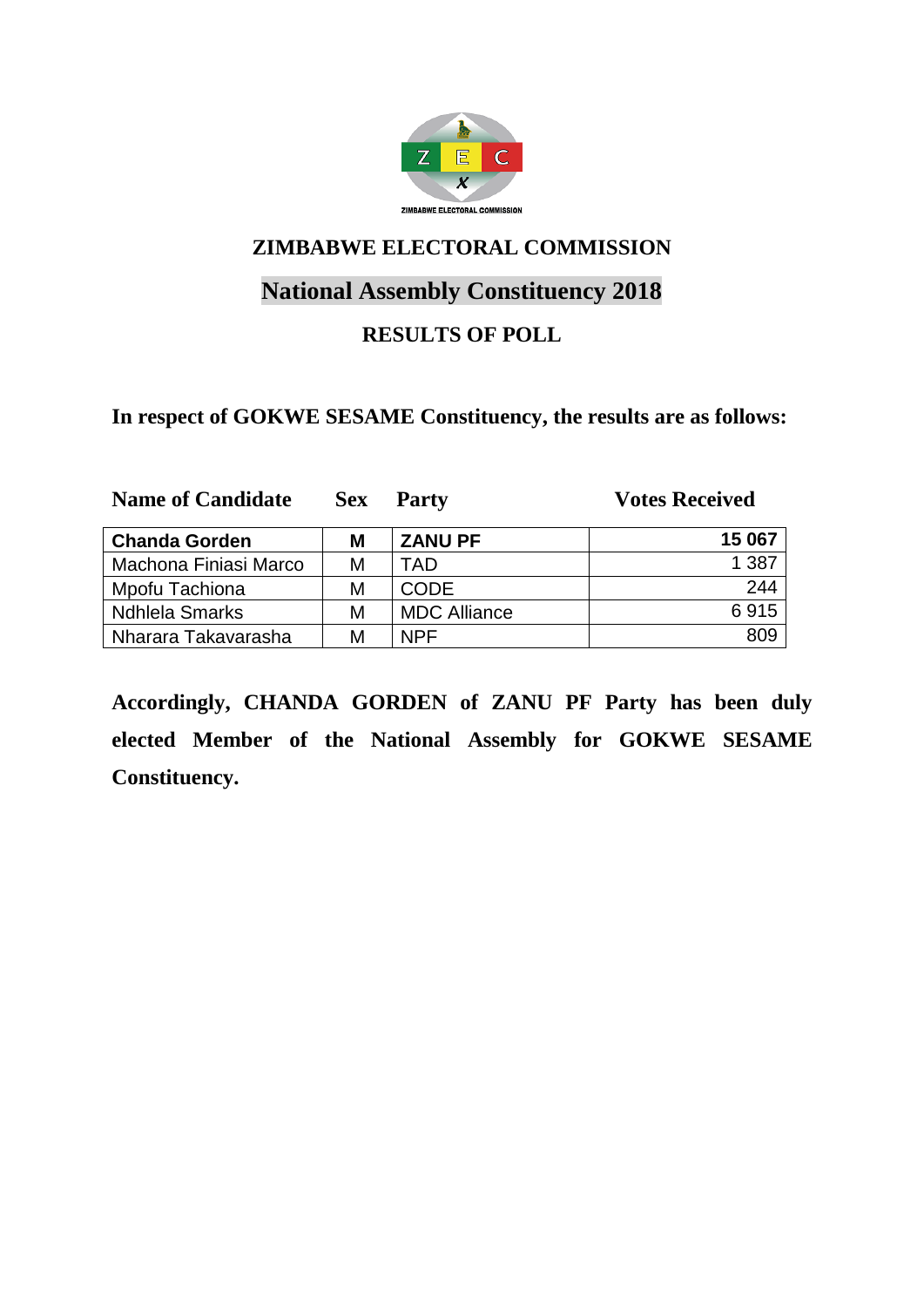

# **National Assembly Constituency 2018**

## **RESULTS OF POLL**

#### **In respect of GWERU URBAN Constituency, the results are as follows:**

| <b>Name of Candidate</b> | <b>Sex</b> | <b>Party</b>            | <b>Votes Received</b> |
|--------------------------|------------|-------------------------|-----------------------|
| Chikohora Trust Tapiwa   | М          | <b>CODE</b>             | 828                   |
| <b>Chikore David</b>     | Μ          | <b>FreeZIM Congress</b> | 429                   |
| Chipondeni Tiripayi      | Μ          | <b>NPF</b>              | 219                   |
| <b>Dhlamini Tarisai</b>  | М          | <b>BZA</b>              | 345                   |
| Dongo Admire             | Μ          | Independent             | 229                   |
| <b>Dube Brian</b>        | М          | <b>MDC Alliance</b>     | 17896                 |
| Kanengoni Douglas        | M          | <b>PRC</b>              | 298                   |
| <b>Mamombe Blessing</b>  | Μ          | Independent             | 295                   |
| Muzondo Wilfred          | М          | <b>APA</b>              | 81                    |
| Natare Esau Machinyise   | М          | <b>ZANU PF</b>          | 7128                  |
| Ndlovu Nkosikhona        | M          | Independent             | 232                   |
| Netanyahu Innocent       | М          | <b>ZIPP</b>             | 96                    |

**Accordingly, DUBE BRIAN of MDC Alliance Party, has been duly elected Member of the National Assembly for the GWERU URBAN Constituency.**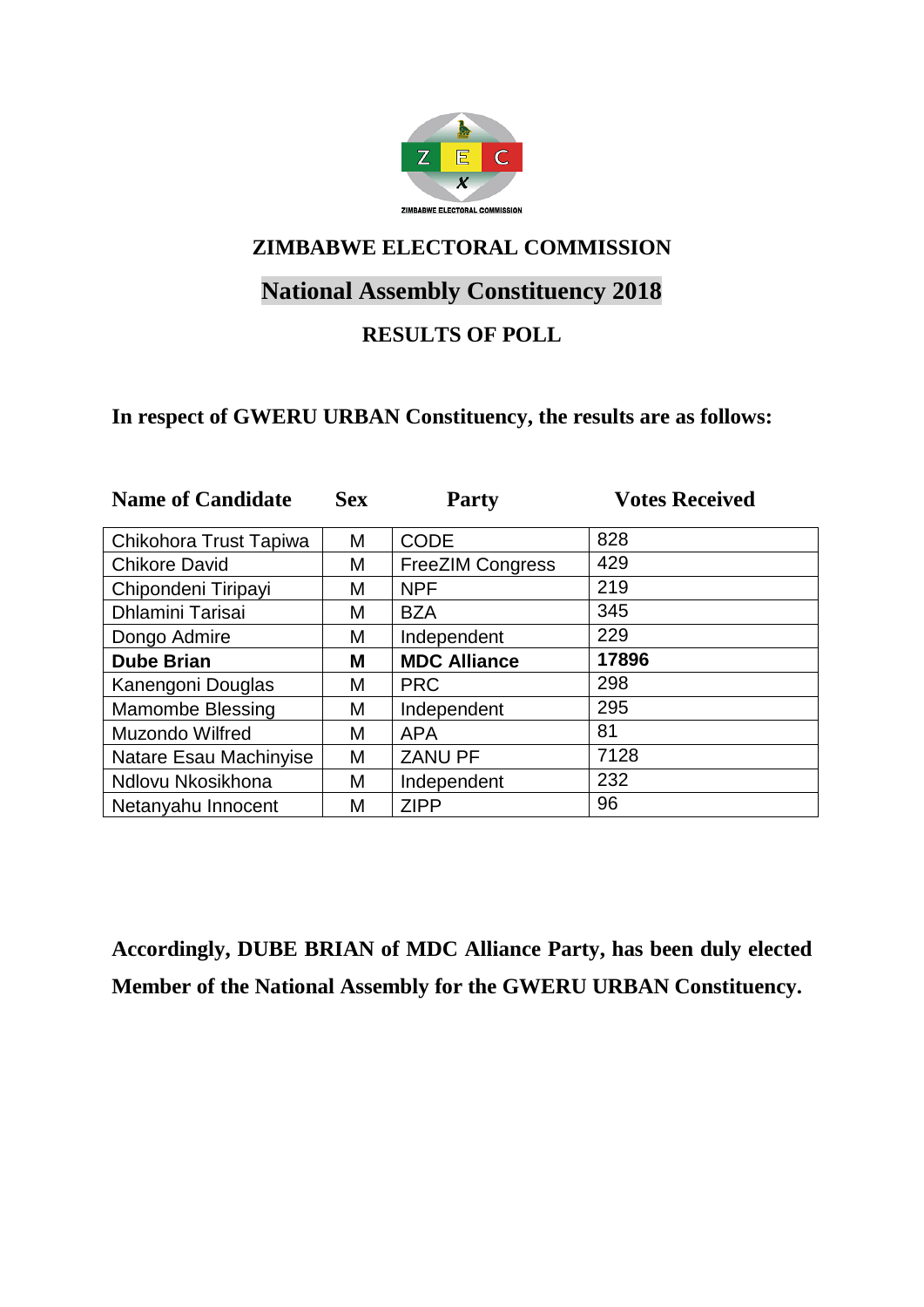

# **National Assembly Constituency 2018**

### **RESULTS OF POLL**

**In respect of KWEKWE CENTRAL Constituency, the results are as follows:**

| <b>Name of Candidate</b>    | <b>Sex</b> | <b>Party</b>        | <b>Votes Received</b> |
|-----------------------------|------------|---------------------|-----------------------|
| <b>Chebundo Blessing</b>    | Μ          | <b>MDC Alliance</b> | 7127                  |
| Madhonoro Tongai            | М          | <b>ZIPP</b>         | 124                   |
| <b>Matambanadzo Masango</b> | Μ          | <b>NPF</b>          | 7578                  |
| Matina Otto Owen            |            |                     | 57                    |
| Mhareyashe                  | M          | Independent         |                       |
| Mugabe Kandros              | M          | <b>ZANU PF</b>      | 4571                  |
| Muparazi Learnmore          | M          | <b>PRC</b>          | 68                    |
| Maupa Josiniah              | М          | Independent         | 978                   |

**Accordingly, MATAMBANADZO MASANGO of NPF Party, has been declared duly elected Member of the National Assembly for KWEKWE CENTRAL Constituency.**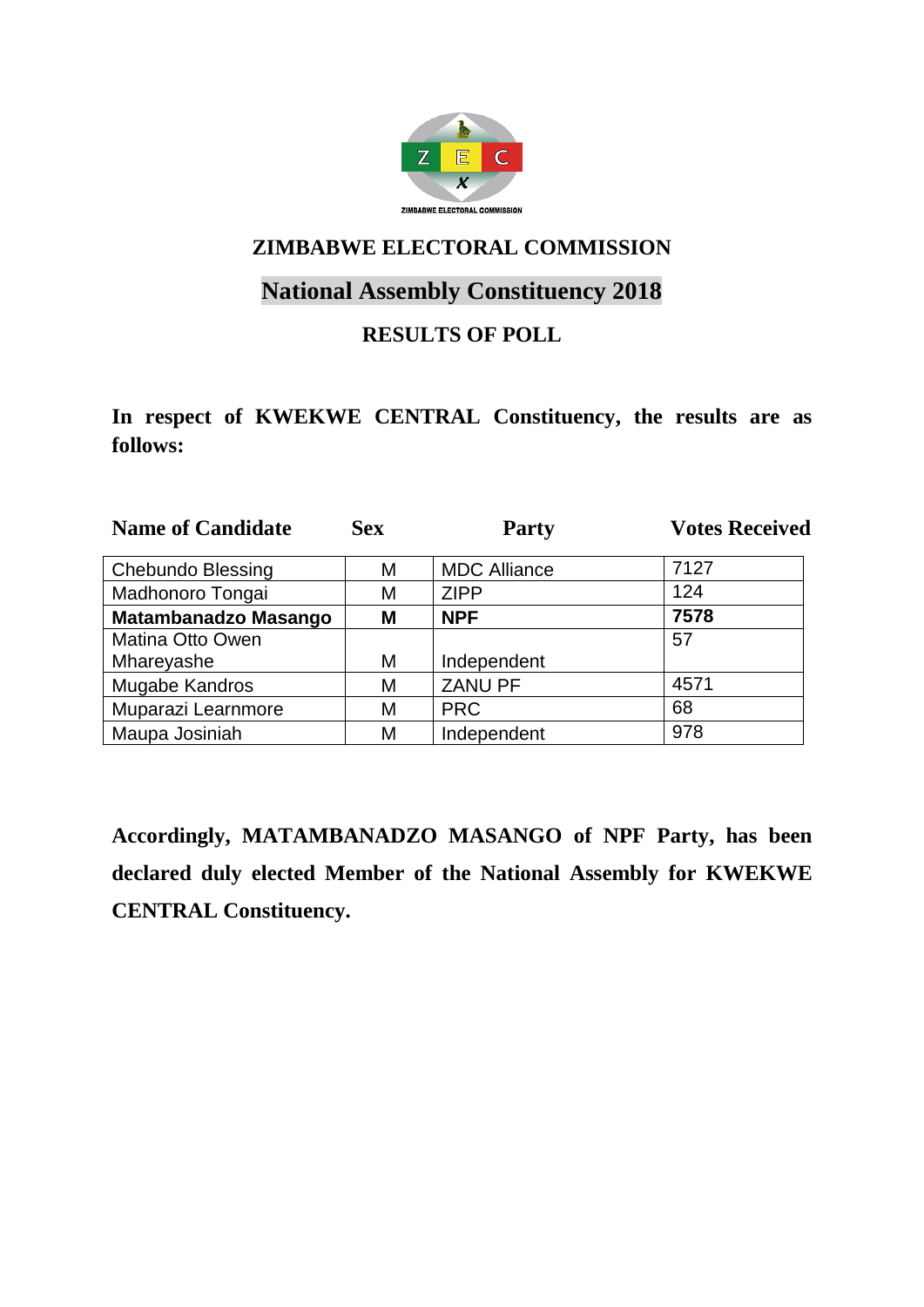

# **National Assembly Constituency 2018**

## **RESULTS OF POLL**

**In respect of MBERENGWA EAST Constituency, the results are as follows:**

| <b>Name of Candidate</b> | <b>Sex</b> | <b>Party</b>        | <b>Votes Received</b> |
|--------------------------|------------|---------------------|-----------------------|
| Dube Hamadziripi         | М          | PRC.                | 4089                  |
| Moyo Peace               | M          | <b>MDC</b> Alliance | 835                   |
| Raidza Marko             | M          | <b>ZANU PF</b>      | 8606                  |
| Shoko Bothwell Lucent    | М          | <b>ZIPP</b>         | 74                    |
| Shumba Welcome           | M          | <b>SUVOZ</b>        | 66                    |

**Accordingly, Raidza Marko of ZANU PF Party, has been duly elected Member of the National Assembly for the MBERENGWA EAST Constituency.**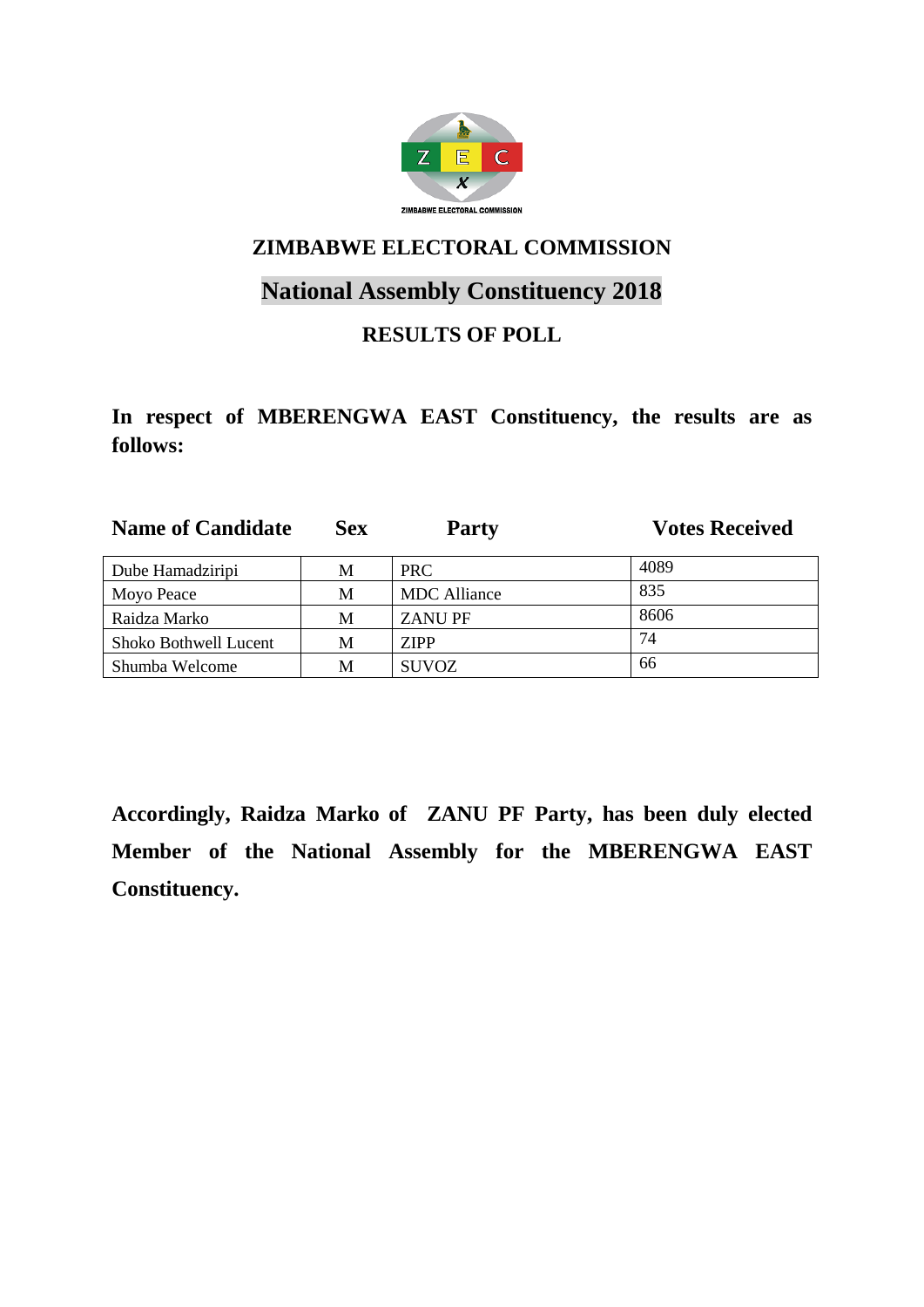

# **National Assembly Constituency 2018**

## **RESULTS OF POLL**

**In respect of MBERENGWA NORTH Constituency, the results are as follows:**

| <b>Name of Candidate</b> | Sex. | <b>Party</b>        | <b>Votes Received</b> |
|--------------------------|------|---------------------|-----------------------|
| Hove Mativenga           | М    | <b>PRC</b>          | 457                   |
| Zhou Tafanana            | Μ    | <b>ZANU PF</b>      | 18412                 |
| Zhou Takavafira          | М    | <b>MDC Alliance</b> | 3484                  |

**Accordingly, ZHOU TAFANANA of ZANU PF Party, has been declared duly elected Member of the National Assembly for MBERENGWA NORTH Constituency.**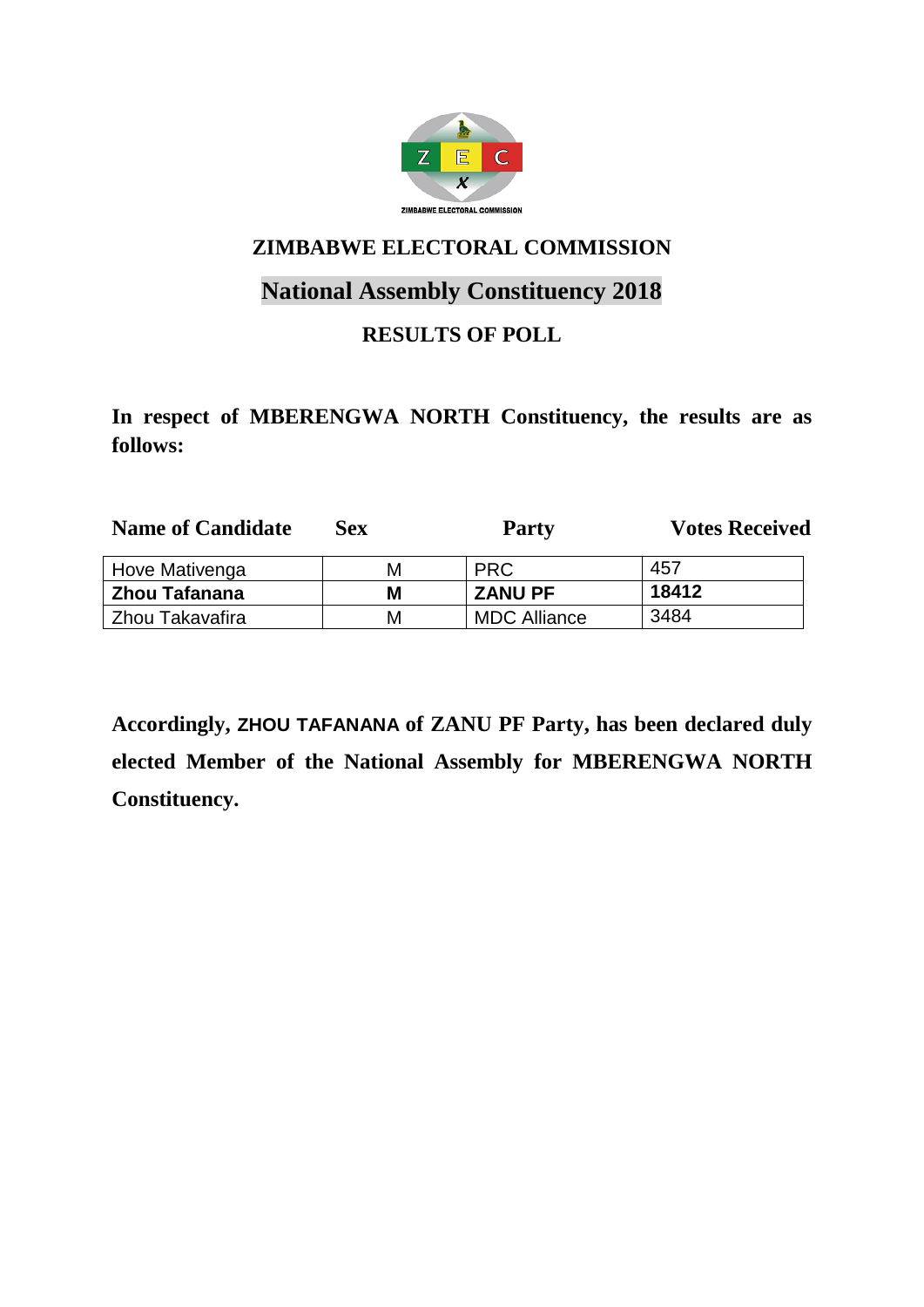

# **National Assembly Constituency 2018**

## **RESULTS OF POLL**

**In respect of MBERENGWA SOUTH Constituency, the results are as follows:**

| <b>Name of Candidate</b> | <b>Sex</b> | <b>Party</b>        | <b>Votes Received</b> |
|--------------------------|------------|---------------------|-----------------------|
| Maphosa Swaziin          | М          | <b>ZIPP</b>         | 516                   |
| <b>Mpofu Alum</b>        | М          | <b>ZANU PF</b>      | 12791                 |
| Nkomo Ishechete Josta    | М          | APA                 | 116                   |
| <b>Shoko Davies</b>      | М          | <b>MDC Alliance</b> | 2507                  |
| <b>Shoko Ronald</b>      | М          | <b>PRC</b>          | 229                   |

**Accordingly, MPOFU ALUM of ZANU PF Party, has been declared duly elected Member of the National Assembly for MBERENGWA SOUTH Constituency.**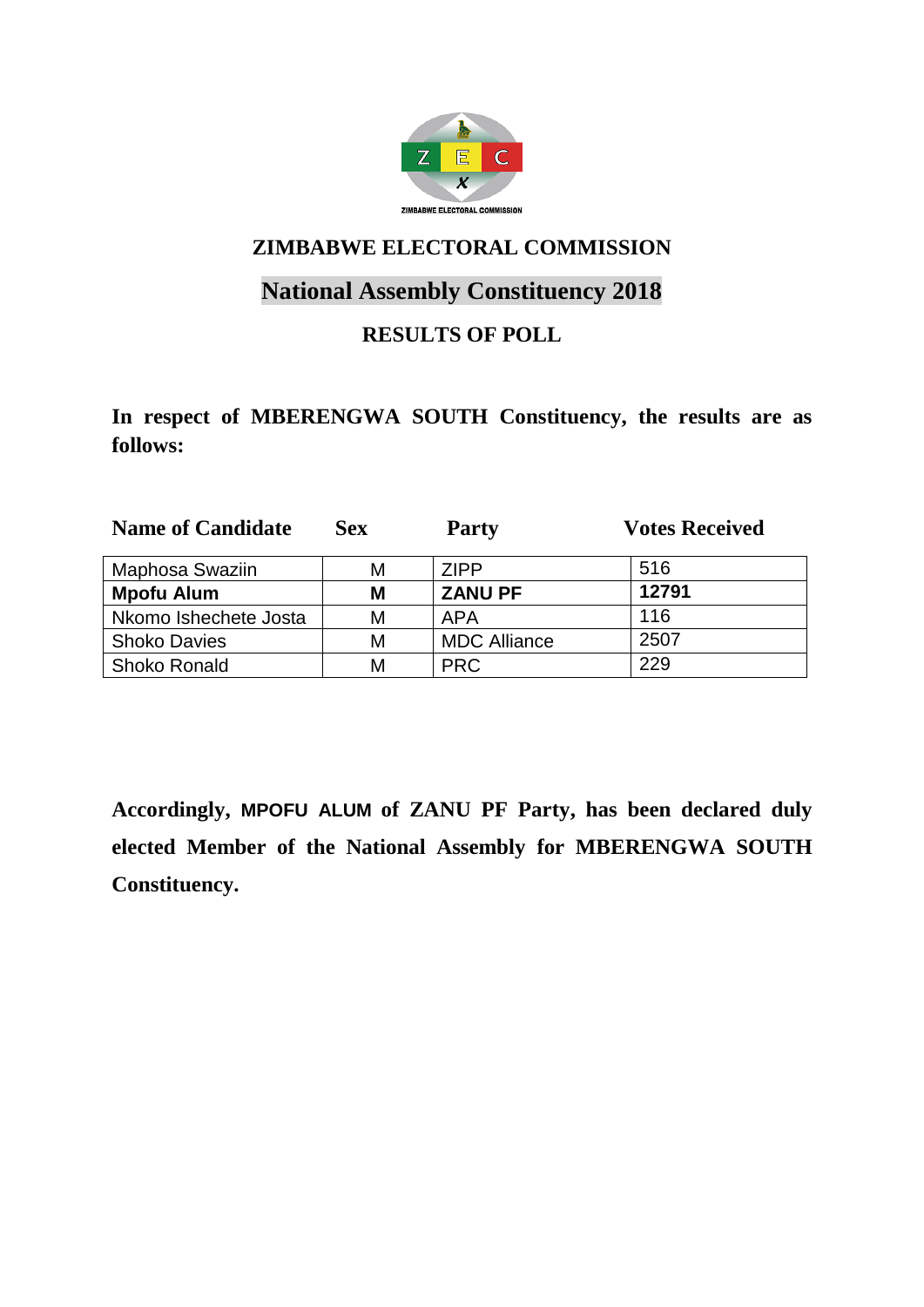

# **National Assembly Constituency 2018**

### **RESULTS OF POLL**

**In respect of MBERENGWA WEST Constituency, the results are as follows:**

| <b>Name of Candidate</b> | Sex | <b>Party</b>        | <b>Votes Received</b> |
|--------------------------|-----|---------------------|-----------------------|
| <b>Gumbo Joram</b>       |     |                     | 10337                 |
| <b>Macdonald</b>         | Μ   | <b>ZANU PF</b>      |                       |
| Masiya Tyanai            | М   | <b>MDC Alliance</b> | 2731                  |
| Moyo Vincent             | М   | <b>MRP</b>          | 56                    |
| Zhou Hamufadzi           | М   | <b>PRC</b>          | 68                    |

**Accordingly, GUMBO JORAM MACDONALD of ZANU PF Party, has been declared duly elected Member of the National Assembly for MBERENGWA WEST Constituency.**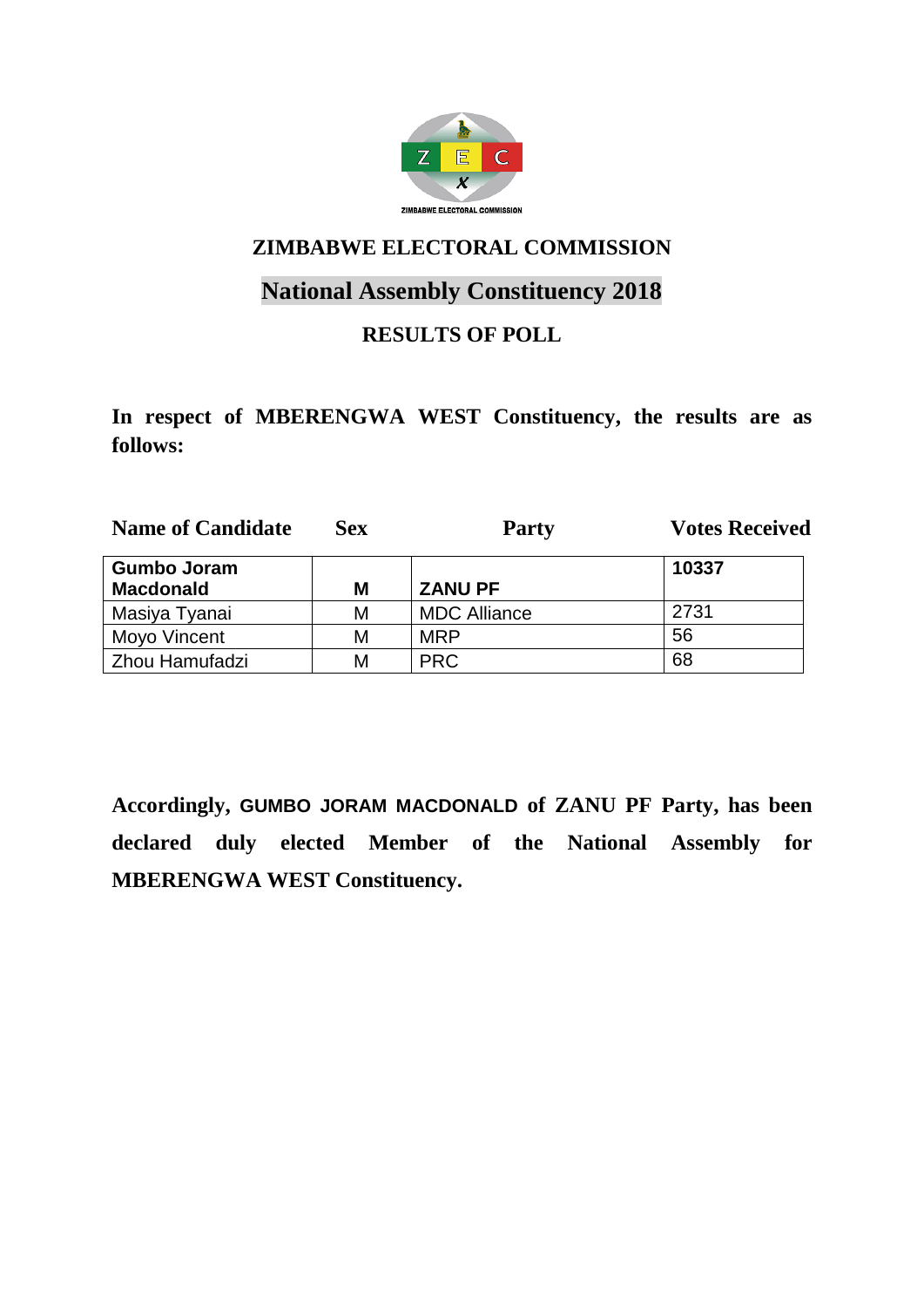

# **National Assembly Constituency 2018**

## **RESULTS OF POLL**

#### **In respect of MBIZO Constituency, the results are as follows:**

| <b>Name of Candidate</b>       | <b>Sex</b> | <b>Party</b>        | <b>Votes Received</b> |
|--------------------------------|------------|---------------------|-----------------------|
| Chikwinya<br><b>Settlement</b> | M          | <b>MDC Alliance</b> | 15349                 |
| Chinhava Tangai                | М          | <b>NPF</b>          | 544                   |
| Choga Makesure                 | Μ          | Independent         | 77                    |
| Fuyana Ngobile                 | Μ          | Independent         | 63                    |
| Mangombe Godwin                | М          | Independent         | 118                   |
| Mupereri Vongaishe             | Μ          | <b>ZANU PF</b>      | 6164                  |
| <b>Mutasa Mafios</b>           | М          | <b>NPF</b>          | 162                   |
| Mutemaringa<br>Givemore        | М          | Independent         | 125                   |
| Mvududu Bright                 | М          | Independent         | 67                    |
| Sambayi Ekbate                 | М          | Independent         | 1633                  |
| Shinyira Tapfuma               | М          | <b>ZIPP</b>         | 141                   |
| Zhavairo Onesimo               |            |                     | 162                   |
| Tafireyi                       | М          | <b>PRC</b>          |                       |

**Accordingly, CHIKWINYA SETTLEMENT of MDC Alliance Party, has been duly elected Member of the National Assembly for the MBIZO Constituency.**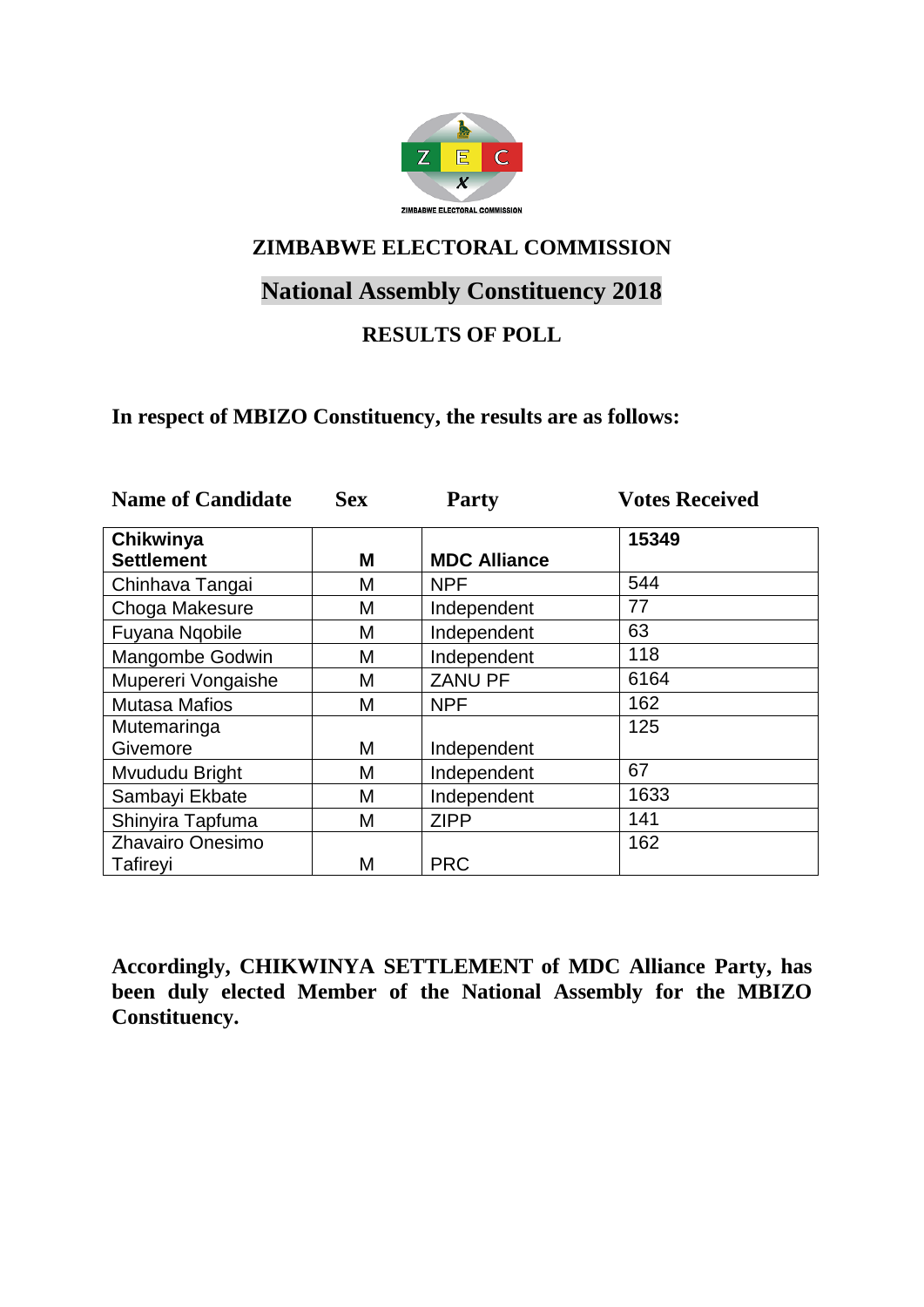

# **National Assembly Constituency 2018**

## **RESULTS OF POLL**

#### **In respect of MKOBA Constituency, the results are as follows:**

| <b>Name of Candidate</b> | <b>Sex</b> | <b>Party</b>            | <b>Votes Received</b> |
|--------------------------|------------|-------------------------|-----------------------|
| <b>Chibaya Amos</b>      | Μ          | <b>MDC Alliance</b>     | 18925                 |
| Kamwemba Margaret        | F          | MDC-T                   | 795                   |
| Makumbe Melania          | F          | <b>BZA</b>              | 1307                  |
| Mashamba Nelson          | М          | Independent             | 187                   |
| Mazviro Farai            | М          | <b>APA</b>              | 70                    |
| Msongelwa Austin         | М          | <b>FreeZIM Congress</b> | 47                    |
| <b>Muindisi Anos</b>     | М          | <b>PRC</b>              | 133                   |
| Mutendeudzwa Sailas      | Μ          | <b>UDA</b>              | 81                    |
| <b>Nhlabati Wilfred</b>  |            |                         | 78                    |
| Dumezweni                | M          | <b>NPF</b>              |                       |
| Shamu Simbarashe         |            |                         | 168                   |
| Leornard                 | М          | <b>ZIPP</b>             |                       |
| Simbi Charles            | M          | <b>ZANU PF</b>          | 6088                  |

**Accordingly, CHIBAYA AMOS of MDC Alliance Party has been duly elected Member of the National Assembly for MKOBA Constituency.**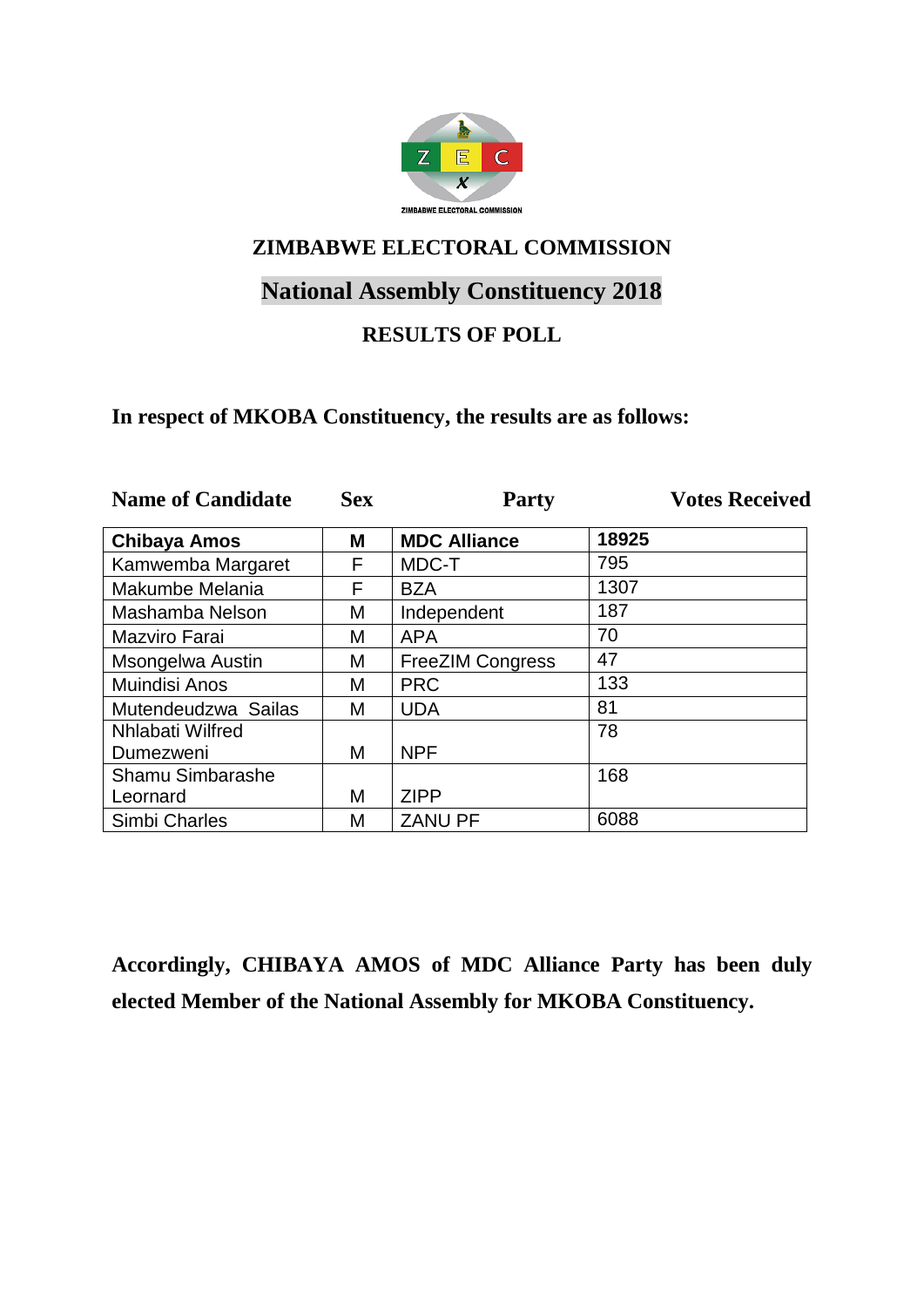

# **National Assembly Constituency 2018**

## **RESULTS OF POLL**

#### **In respect of REDCLIFF Constituency, the results are as follows:**

| <b>Name of Candidate</b>   | <b>Sex</b> | <b>Party</b>        | <b>Votes Received</b> |
|----------------------------|------------|---------------------|-----------------------|
|                            |            |                     |                       |
| <b>Coffee Pindirire</b>    | М          | <b>PRC</b>          | 447                   |
| Gotora Edmore              | Μ          | <b>ZIPP</b>         | 245                   |
| <b>Jack Cheneso</b>        | F          | Independent         | 458                   |
| Maradze Lovemore           | Μ          | Independent         | 334                   |
| Moyo Brenda                | F          | <b>NPF</b>          | 128                   |
| Moyo July                  | М          | <b>ZANU PF</b>      | 11 320                |
| Mukapiko Dzikamai          |            |                     | 11 739                |
| Lloyd                      | M          | <b>MDC Alliance</b> |                       |
| <b>Mupandaguta Matthew</b> | Μ          | UDA                 | 79                    |

**Accordingly, MUKAPIKO DZIKAMAI Lloyd of MDC Alliance Party, has been duly elected Member of the National Assembly for the REDCLIFF Constituency.**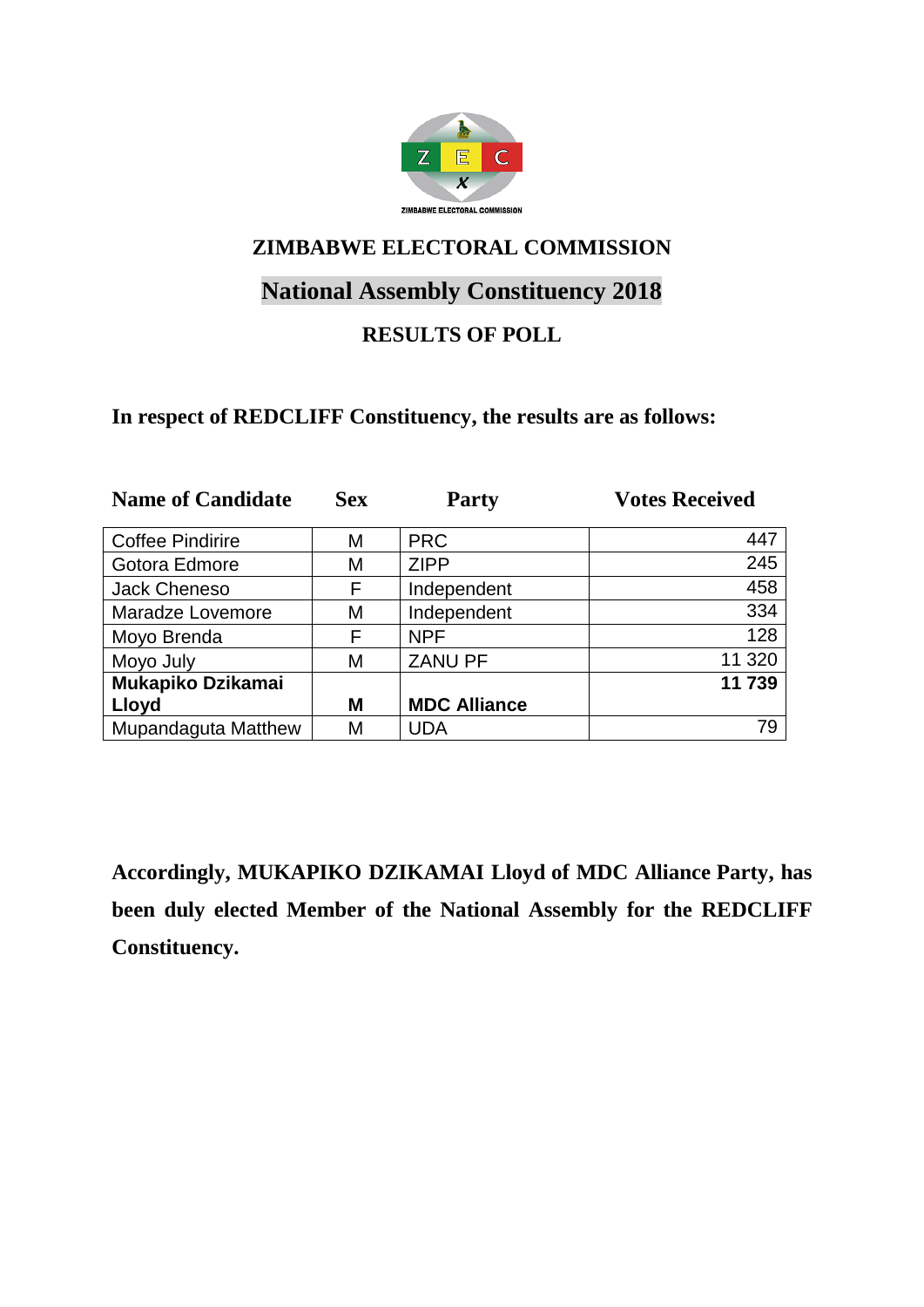

# **National Assembly Constituency 2018**

## **RESULTS OF POLL**

**In respect of SHURUGWI NORTH Constituency, the results are as follows:**

| <b>Name of Candidate</b> | <b>Sex</b> | <b>Party</b>        | <b>Votes Received</b> |
|--------------------------|------------|---------------------|-----------------------|
| Chiwisa Yasini           | M          | <b>ZDU</b>          | 511                   |
| <b>Connick Macdonald</b> | M          | Independent         | 219                   |
| <b>Manungo Onismus</b>   |            |                     | 8694                  |
| Munyaradzi               | M          | <b>MDC Alliance</b> |                       |
| <b>Mufiri Francis</b>    | M          | <b>PRC</b>          | 170                   |
| Mukarakati Edward        | M          | <b>ZIPP</b>         | 195                   |
| Ndebele Tulani           | M          | <b>NPF</b>          | 075                   |
| Nyathi Ronald Robson     | М          | <b>ZANU PF</b>      | 17467                 |

**Accordingly, NYATHI RONALD ROBSON of ZANU PF Party, has been declared duly elected Member of the National Assembly for SHURUGWI NORTH Constituency.**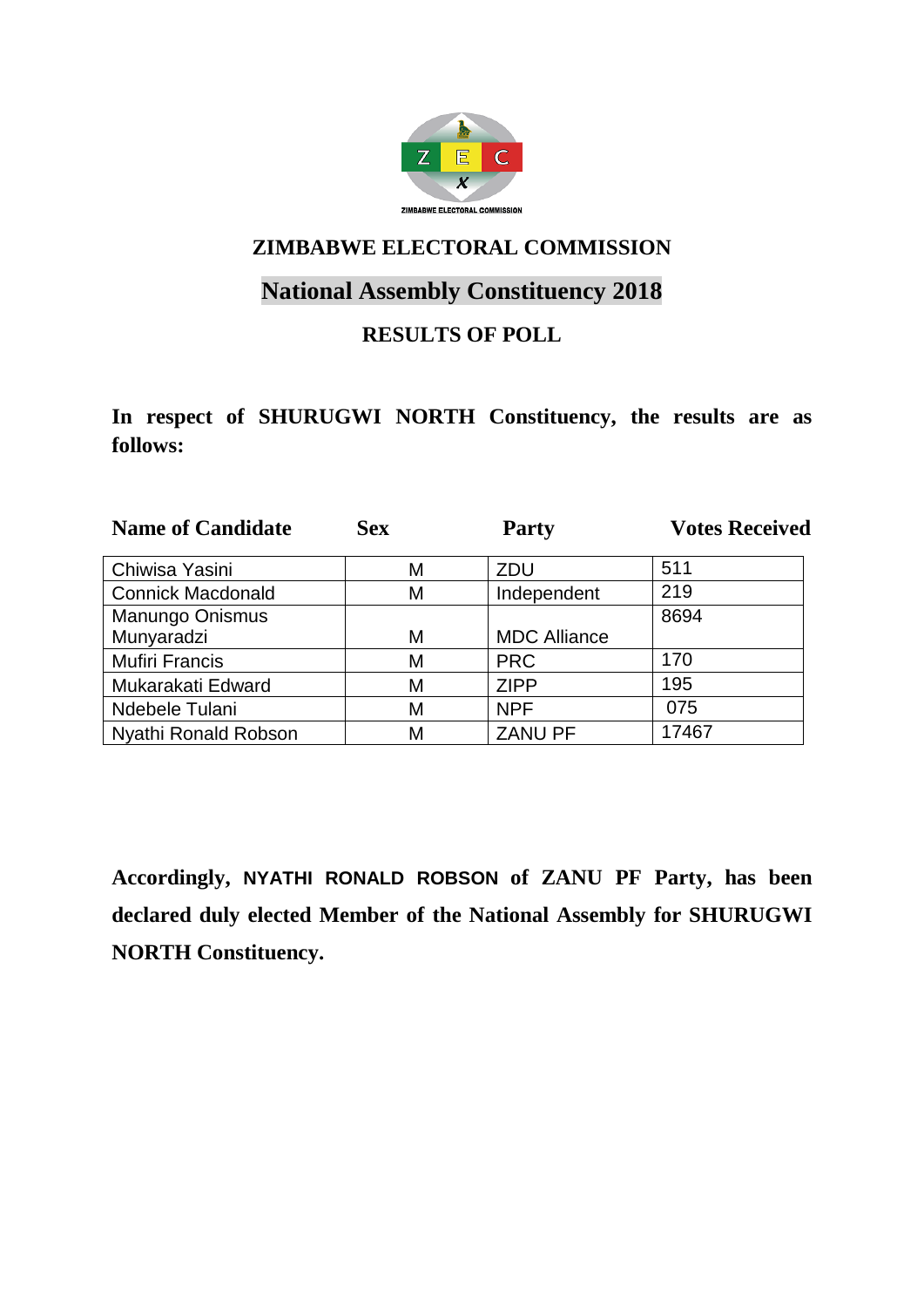

# **National Assembly Constituency 2018**

## **RESULTS OF POLL**

#### **In respect of SHURUGWI SOUTH Constituency, the results are as follows:**

| <b>Name of Candidate</b> | <b>Sex</b> | <b>Party</b>        | <b>Votes Received</b> |
|--------------------------|------------|---------------------|-----------------------|
| Mabonga Daniel           | Μ          | Independent         | 1826                  |
| Matangaidze              |            |                     | 610                   |
| Tapiwanashe Majaya       | Μ          | Independent         |                       |
| <b>Mkaratigwa Edmond</b> | M          | <b>ZANU PF</b>      | 12750                 |
| Mutunami Osherd          | Μ          | <b>MDC Alliance</b> | 2918                  |
| <b>Phiri Patience</b>    |            | <b>ZIPP</b>         | 170                   |

**Accordingly, MKARATIGWA EDMOND of ZANU PF Party, has been duly elected Member of the National Assembly for the SHURUGWI SOUTH Constituency.**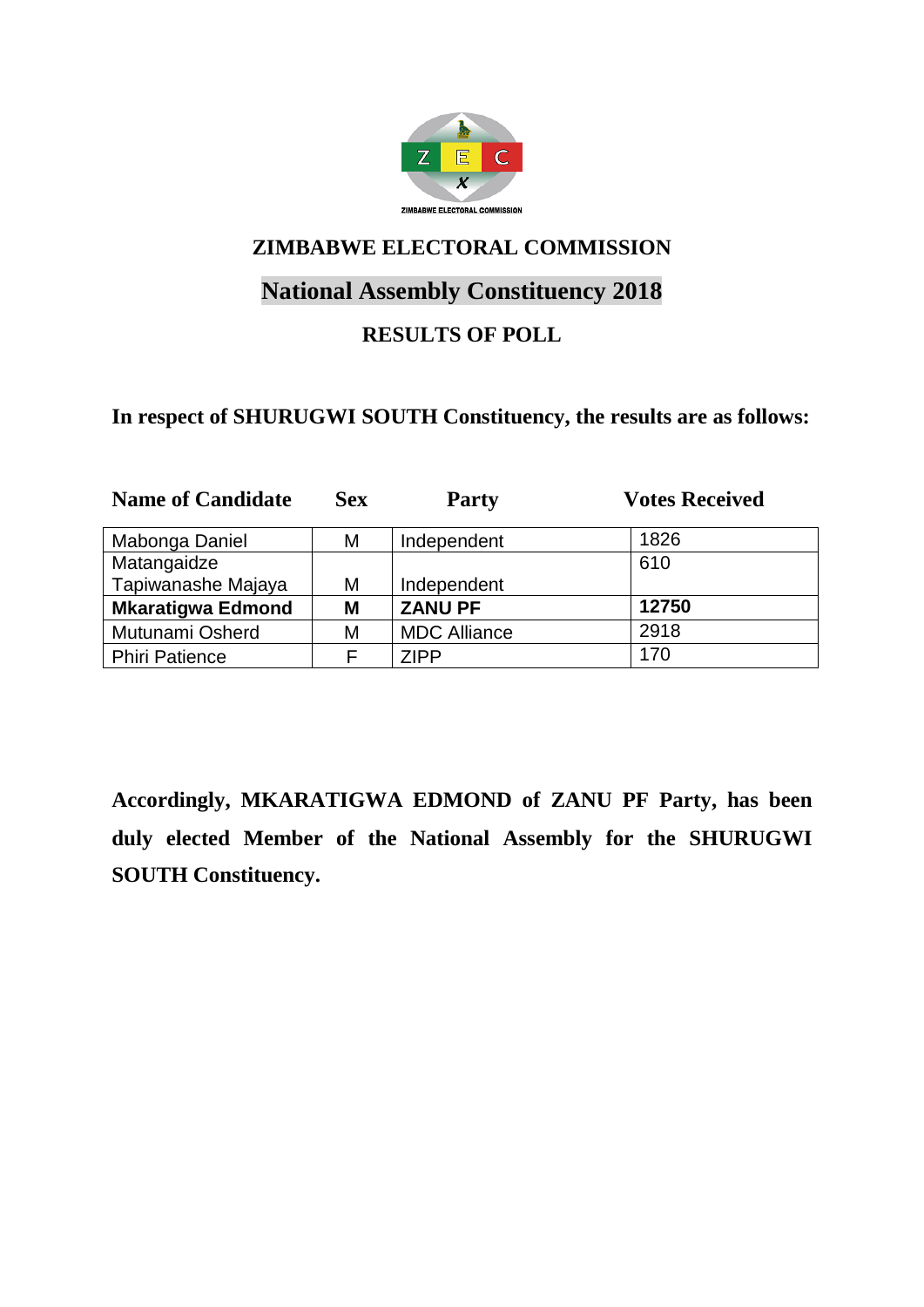

### **National Assembly Constituency 2018**

### **RESULTS OF POLL**

#### **In respect of SILOBELA Constituency, the results are as follows:**

| <b>Name of Candidate</b>      | <b>Sex</b> | <b>Party</b>        | <b>Votes Received</b> |
|-------------------------------|------------|---------------------|-----------------------|
| Chirapa Langton               | М          | Independent         | 320                   |
| Joli Dubizizwe Siphambaniso   | М          | ZDU                 | 419                   |
| Moyo Celani Matshatsha        | М          | <b>MRP</b>          | 266                   |
| Moyo Clement                  | М          | MDC-T               | 2019                  |
| <b>Mpofu Mtokozisi Manoki</b> | М          | <b>ZANU PF</b>      | 14 020                |
| Ndebele Ephraim Makhele       | М          | <b>ZAPU</b>         | 240                   |
| Sibindi Fanuel                | М          | <b>MDC Alliance</b> | 6 0 61                |
| Sululu Anadi                  | М          | Independent         | 548                   |

**Accordingly, MPOFU MTOKOZISI MANOKI of ZANU PF Party, has been duly elected Member of the National Assembly for the SILOBELA Constituency.**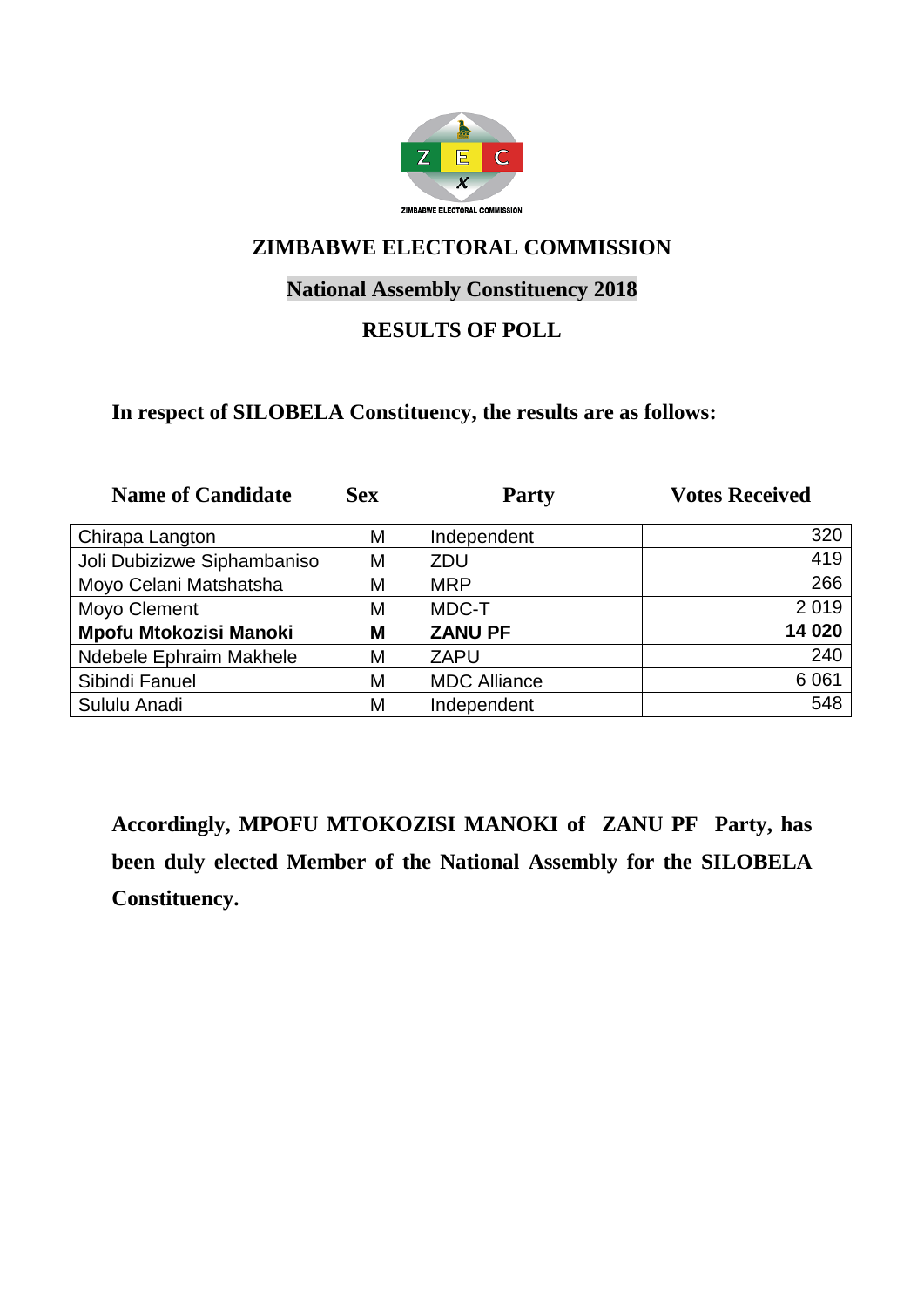

# **National Assembly Constituency 2018**

## **RESULTS OF POLL**

#### **In respect of VUNGU Constituency, the results are as follows:**

| <b>Name of Candidate</b>   | <b>Sex</b> | <b>Party</b>        | <b>Votes Received</b> |
|----------------------------|------------|---------------------|-----------------------|
| Chumi Mark                 | Μ          | MDC-T               | 1764                  |
| Dube Junior                | F          | <b>PRC</b>          | 295                   |
| Kona Leonard               | М          | <b>ZIPP</b>         | 328                   |
| Lunga Nimrod               | Μ          | <b>MDC Alliance</b> | 4889                  |
| Mpofu Ngqabutho            | М          | <b>MRP</b>          | 126                   |
| <b>Ncube Brisky Fanuel</b> | Μ          | <b>APA</b>          | 172                   |
| <b>Ndlovu Lawrene</b>      | F          | Independent         | 1267                  |
| Ntonisani Maxwell          | Μ          | <b>ZAPU</b>         | 353                   |
| Sibanda Omega              | М          | <b>ZANU PF</b>      | 11350                 |

**Accordingly, SIBANDA OMEGA of ZANU PF Party, has been duly elected Member of the National Assembly for VUNGU Constituency.**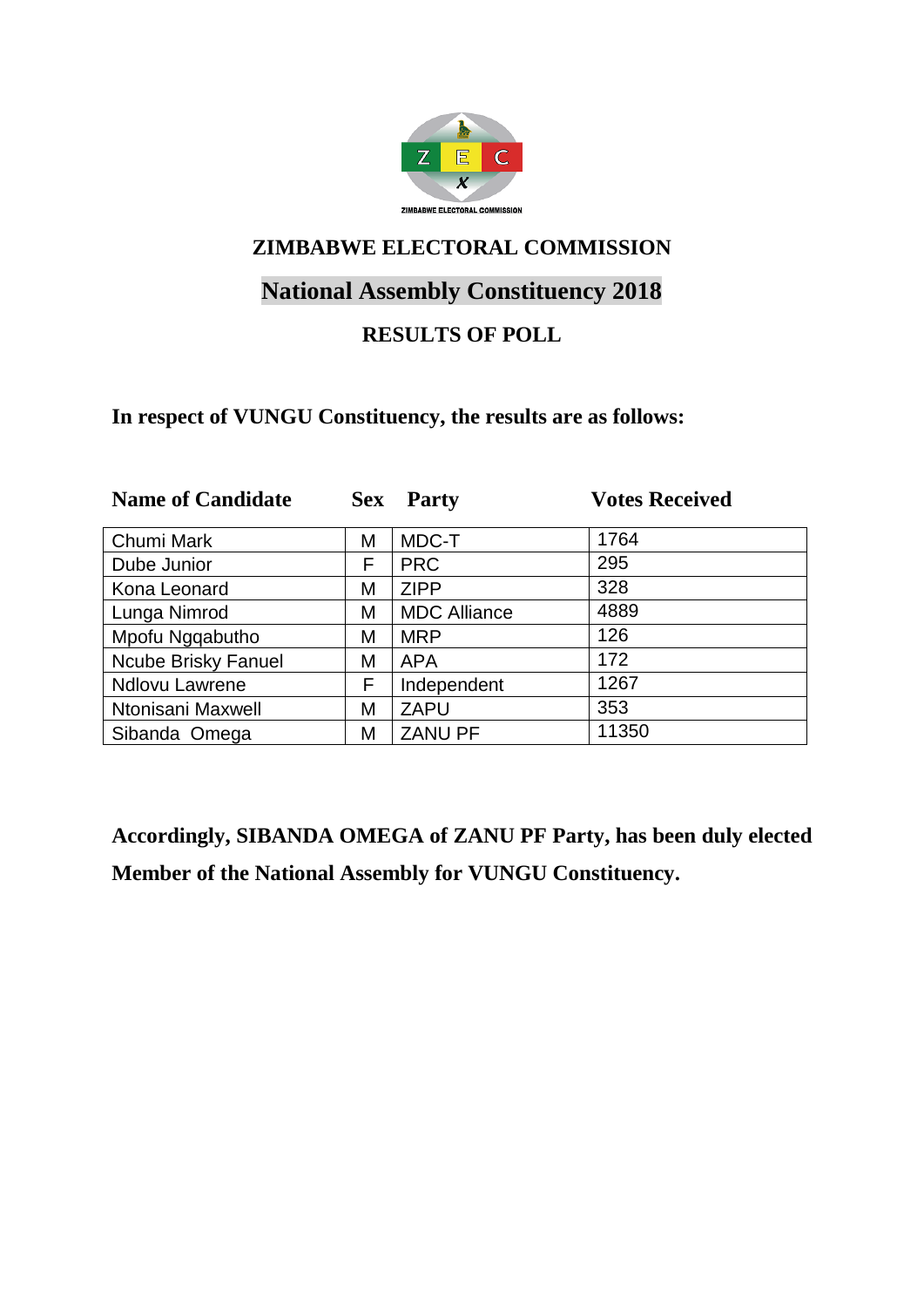

### **National Assembly Constituency 2018**

### **RESULTS OF POLL**

#### **In respect of ZHOMBE Constituency, the results are as follows:**

| <b>Name of Candidate</b> | <b>Sex</b> | <b>Party</b>            | <b>Votes Received</b> |
|--------------------------|------------|-------------------------|-----------------------|
| Chamboko Edward          | М          | <b>ZIPP</b>             | 905                   |
| Mapfumo Datsun           | М          | <b>MDC Alliance</b>     | 8517                  |
| Mbiba Hlupe              | F          | <b>FreeZIM Congress</b> | 151                   |
| Ntini Benison Judah      | М          | <b>PRC</b>              | 684                   |
| <b>Samambwa Edmore</b>   | М          | <b>ZANU PF</b>          | 13377                 |
| Sitsha Thokozana         | М          | <b>ZAPU</b>             | 238                   |

**Accordingly, SAMAMBWA EDMORE of ZANU PF Party, has been duly elected Member of the National Assembly for the ZHOMBE Constituency.**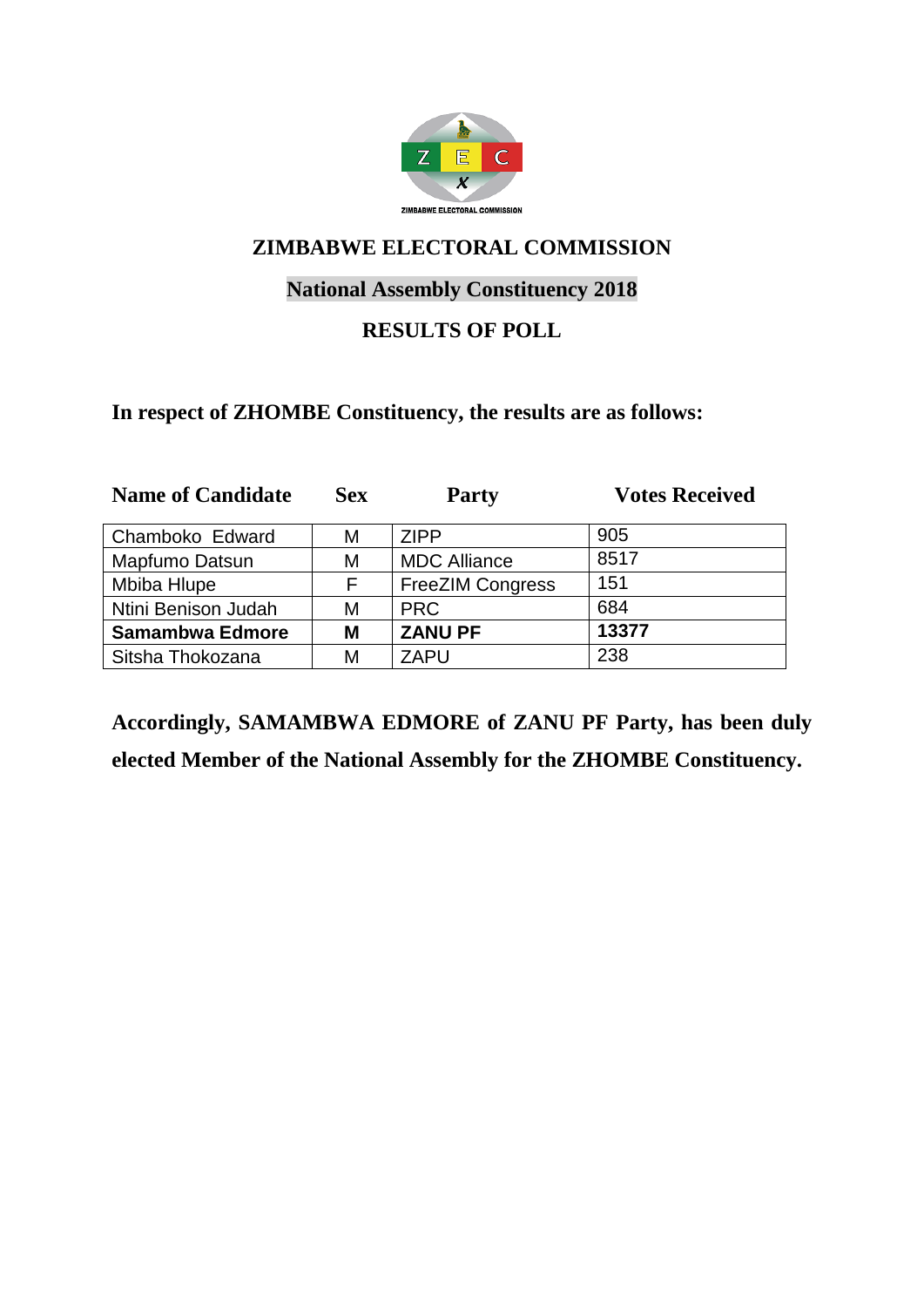

# **National Assembly Constituency 2018**

### **RESULTS OF POLL**

**In respect of ZVISHAVANE NGEZI Constituency, the results are as follows:**

| <b>Name of Candidate</b> | <b>Sex</b> | <b>Party</b>        | <b>Votes Received</b> |
|--------------------------|------------|---------------------|-----------------------|
| Jeremiah Bridget         | F          | <b>UDA</b>          | 238                   |
| <b>Mawite Dumezweni</b>  | Μ          | <b>ZANU PF</b>      | 15338                 |
|                          |            | <b>FREEZIM</b>      | 127                   |
| Musevenzo Brighton       | Μ          | <b>CONGRESS</b>     |                       |
| <b>Ndlovu Prince</b>     | М          | <b>CODE</b>         | 122                   |
| <b>Timveos Michael</b>   |            |                     | 13358                 |
| Costas                   | М          | <b>MDC ALLIANCE</b> |                       |

**Accordingly, MAWITE DUMEZWENI of ZANU PF Party, is hereby declared duly elected Member of the National Assembly for ZVISHAVANE NGEZI Constituency.**